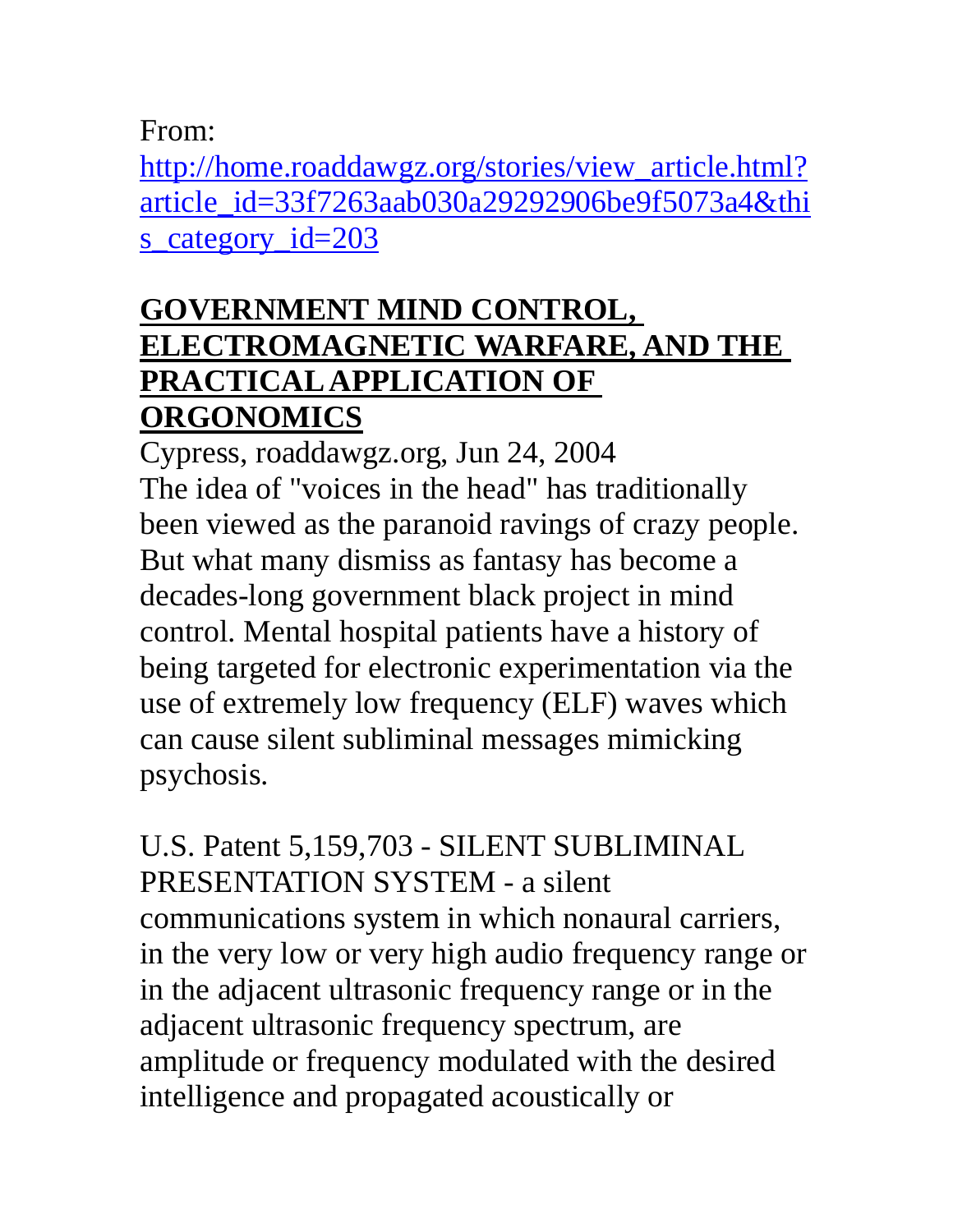vibrationally, for inducement into the brain, typically through the use of loudspeakers, earphones or piezoelectric transducers.

Other side effects of ELF waves include irreversible brain damage, leaks in the blood/brain barrier, skin cancer, fetal tissue damage and heart attack. (1) The people responsible for this hideous abuse of power are members of various intelligence agencies, the military, and psychiatric industry. They invariably target those considered "undesirable" within society, namely prisoners, soldiers, people with disabilities, children, the elderly, mental patients, ethnic minorities, homeless people, and those classified as "sexual deviants". All of the above groups are considered disposable to the government and their doctors who perform these experiments without regards to the safety of those involved. In many cases this blatant lack of respect for human life has resulted in gross injury, permanent emotional trauma and even death.

Because of a Senate Intelligence Committee investigation in 1976, thousands of documents involving mind control were declassified through the Freedom of Information Act (2), including the following: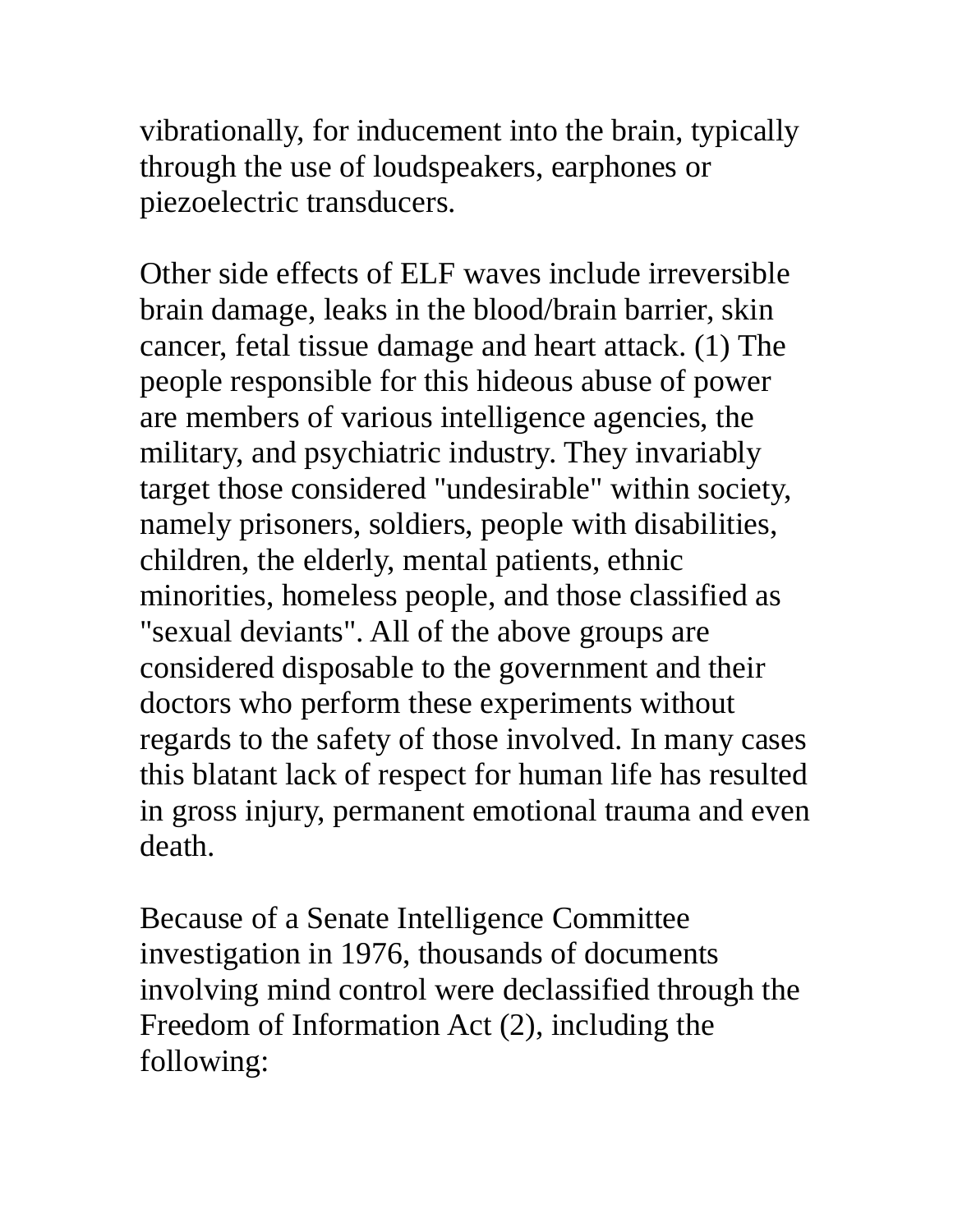### 26 July 1963, MEMORANDUM FOR: Director of Central Intelligence

SUBJECT: Report of Inspection, MKULTRA Over the ten year life of the program many additional avenues have been designated under the MKULTRA charter, including radiation, electroshock, harassment, substances, and paramilitary devices...Nevertheless there have been major accomplishments both in research and operational employment...A final phase of the testing of MKULTRA products places the rights and interests of U.S. citizens in jeopardy. Public disclosure of some aspects of MKULTRA activity could induce serious adverse reactions in U.S. public opinion. TSD (Technical Services Division) has pursued a philosophy of minimum documentation in keeping with the high sensitivity of some of the projects...(3)

One of the doctors involved in the MKULTRA Project, Dr. Ewen Cameron, was, at different times, President of the American, Canadian, and World Psychiatric Associations. (4) The Department of National Health and Welfare awarded grants to Dr. Cameron for experiments involving electroshock therapy and the use of sedatives to induce sleep for up to eight months in schizophrenic people. (5,6) In another experiment, patients were restrained inside electric cages and their bodies overheated to reach a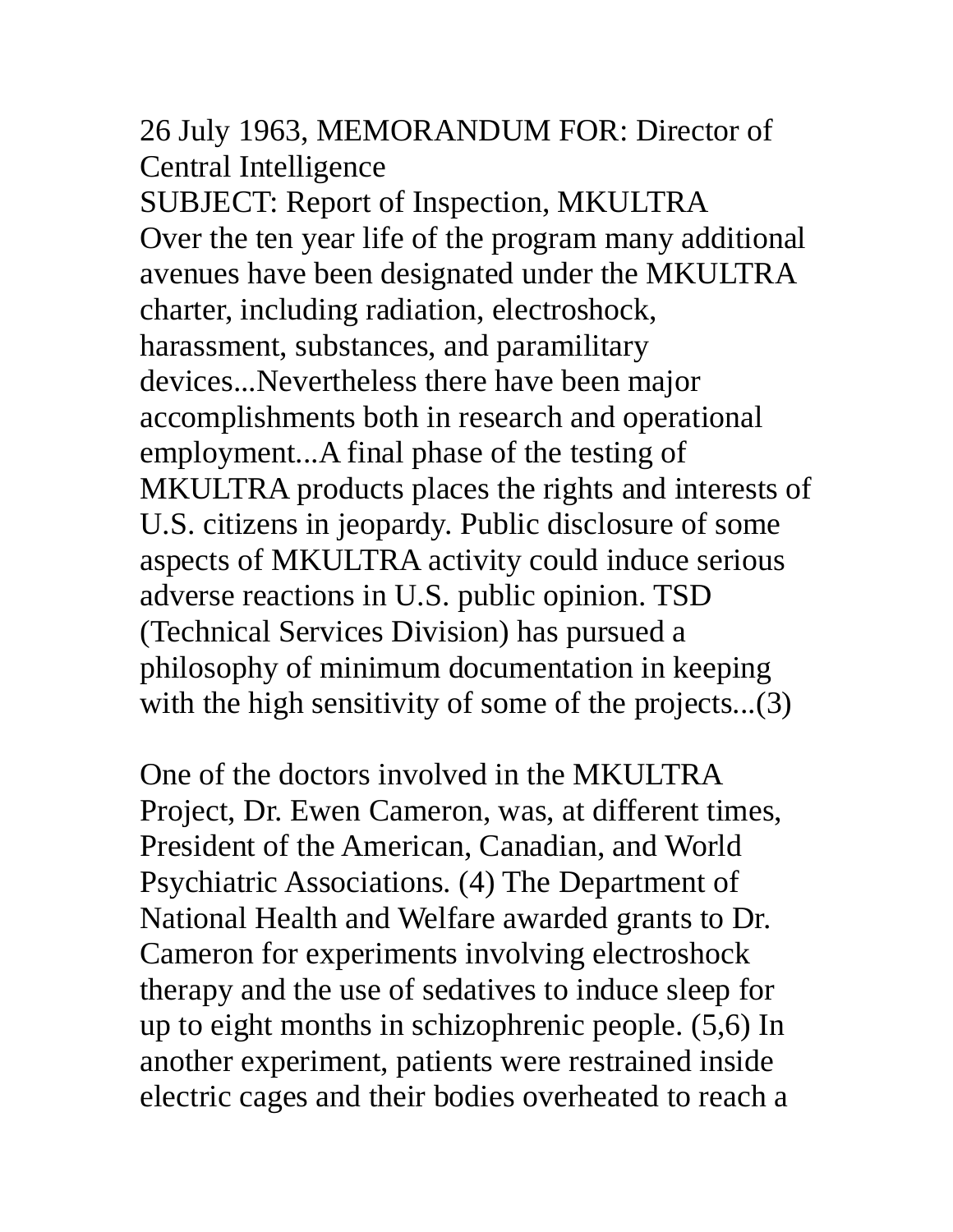temperature of 102 degrees. (7) Dr. Paul Hoch, financed by the U.S. Army and the C.I.A., administered intraspinal injections of LSD to psychiatric patients before performing lobotomies on them. He then asked the patients to describe what they were experiencing as he removed parts of their brain. (8)

In 1988, a class-action lawsuit was filed against the CIA by eight former patients, citing trauma induced by MKULTRA program. (9) It was settled out of court for \$750,000, divided among eight plaintiffs. One of these women, Linda McDonald, did not remember her husband or children and didn't know how to read, drive, or use a toilet. (10)

Carol Rutz, a survivor of CIA mind control who eventually recovered her memory, came forward to expose the abuses against her and others. She is one of a growing number to write about their experiences under the MKULTRA:

"The CIA bought my services from my grandfather at the tender age of four. Over the next 12 years, I was tested, trained, and used in various ways. Electroshock, drugs, hypnosis, sensory deprivation, and other types of trauma were used to make me compliant and split my personality (create multiple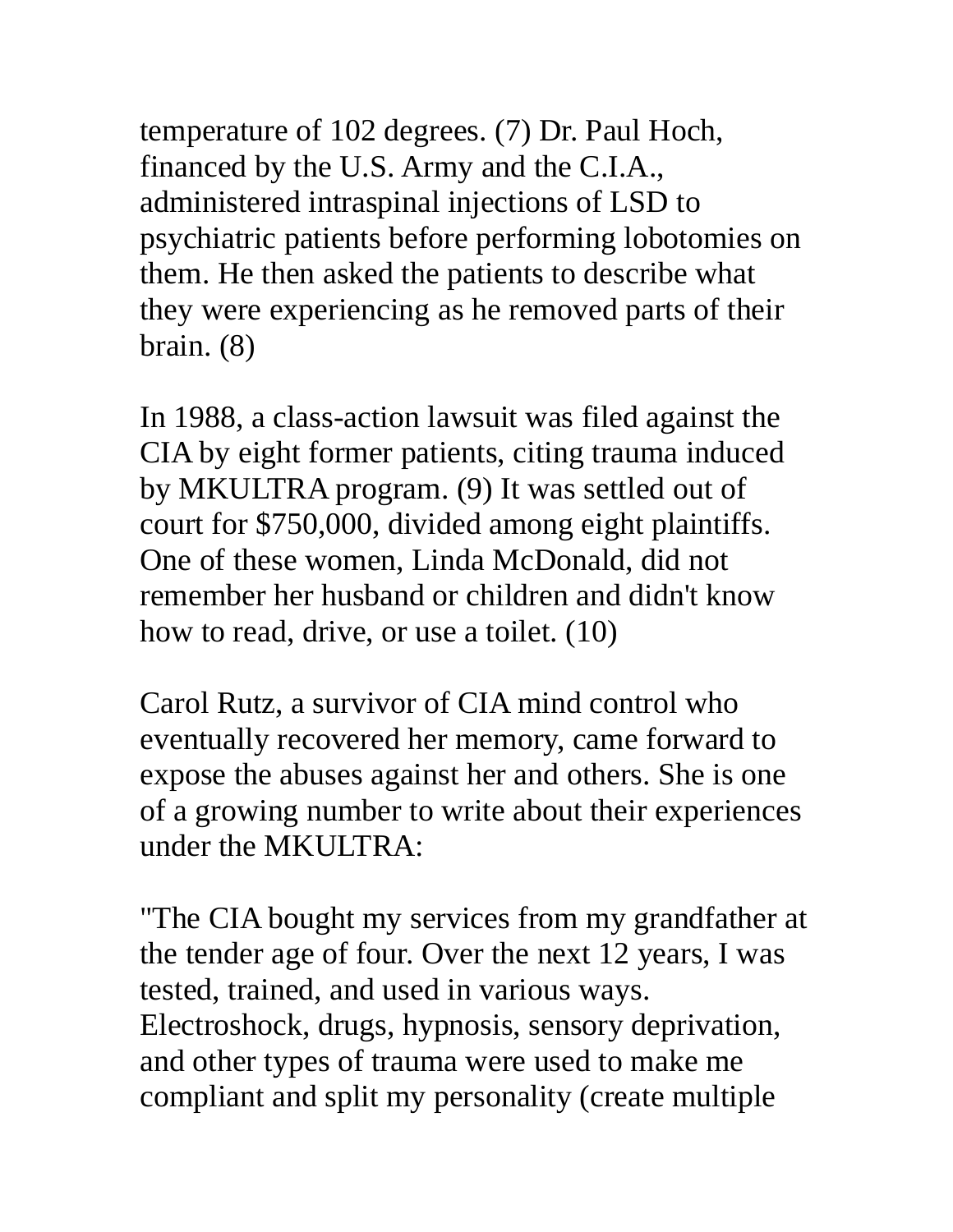personalities for various tasks). Each alter or personality was created to respond to a post-hypnotic trigger, then perform an act and not remember it later." (11)

Many women who were brainwashed in the MKULTRA program were raped as part of their mental conditioning process. (12)

The only doctor to admit his role in the mind control projects, G.H. Estabrooks, used hypnosis as a method of interrogation for juvenile delinquents. This was under the direct authority of FBI director J. Edgar Hoover. Dr. Estabrooks reported to Science Digest that the creation of multiple personality disorder could produce hypnotic couriers he referred to as "super spies" (13). In his book, Hypnotism, he defends the practice as necessary because of the demands of war. (14) In 1961, the MKULTRA Subproject Proposal stated the creation of a multiple personality disorder in children as one of its goals. (15)

The following FOIA documents explains the results of the procedure: (16)

Two female subjects took part in an exercise involving the planting of a bomb. Both subjects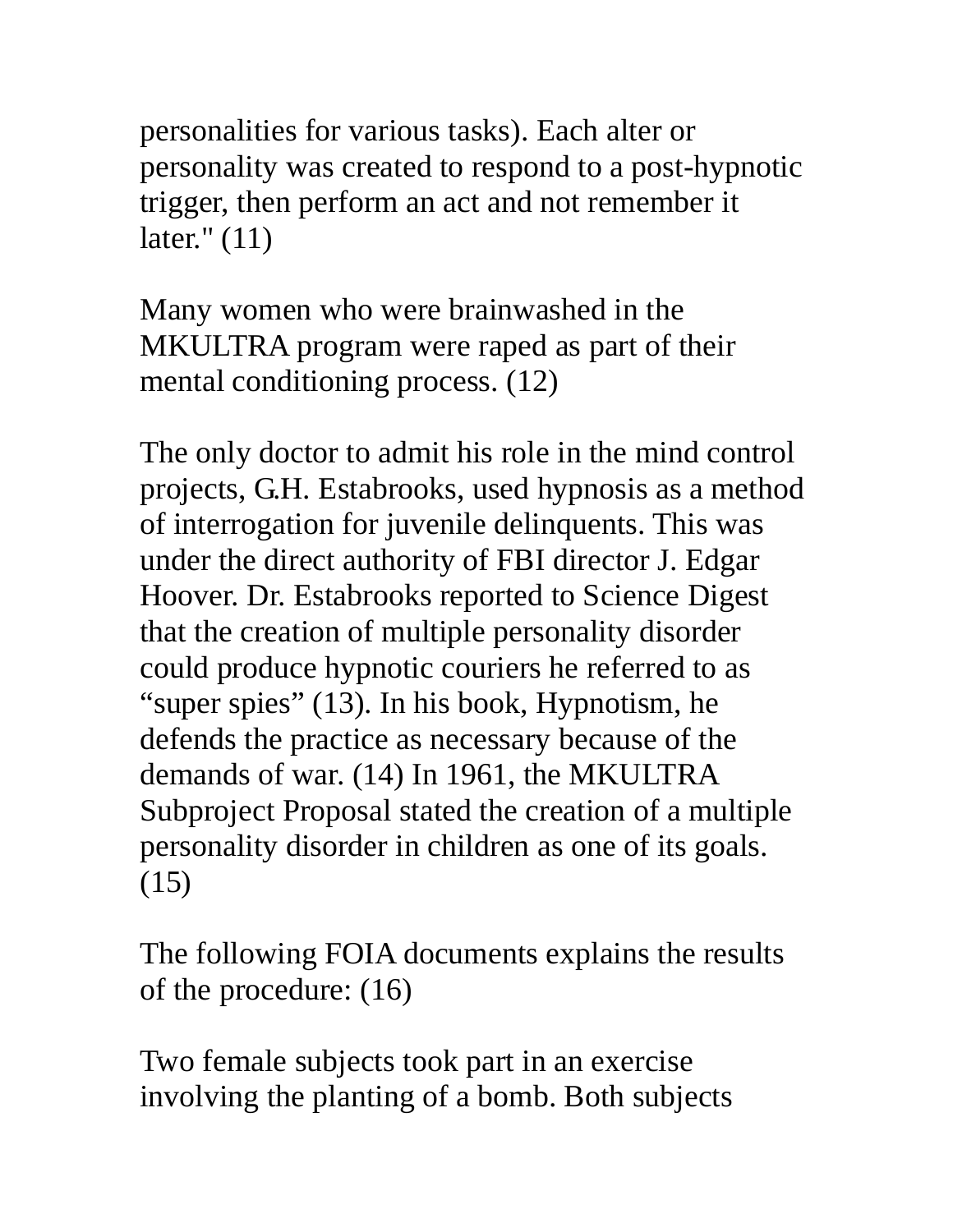performed perfectly and were fully amnesic for the exercise. "[whited out] was instructed that upon awakening, she would proceed to [whited out] room where she would wait the desk for a telephone call. Upon receiving the call, a person known as "Jim" would engage her in normal conversation. During the course of the conversation, this individual would mention a code word. When she heard this code word, she would pass into a SI trance state, but would not close her eyes and remain perfectly normal and continue the telephone conversation. She was told that upon the conclusion of the telephone conversation, she would carry out instruction: [whited out] was shown an electric timing device. She was informed that this device was a bomb, and was then instructed how to attach and set the device. After [whited out] learned how to set and attach the device, she was told to take the timing device which was in a briefcase; and proceed to the ladies room. In the ladies room, she would be met by a girl whom she had never seen who would indentify herself by the code word "New York" [whited out] was then to show this individual how to attach and set the timing device and further instructions would be given that the timing device was to be carried in the briefcase to [whited out] room, placed in the nearest empty electric-light plug and concealed in the bottom, lefthand drawer of [whited out] desk, with the device set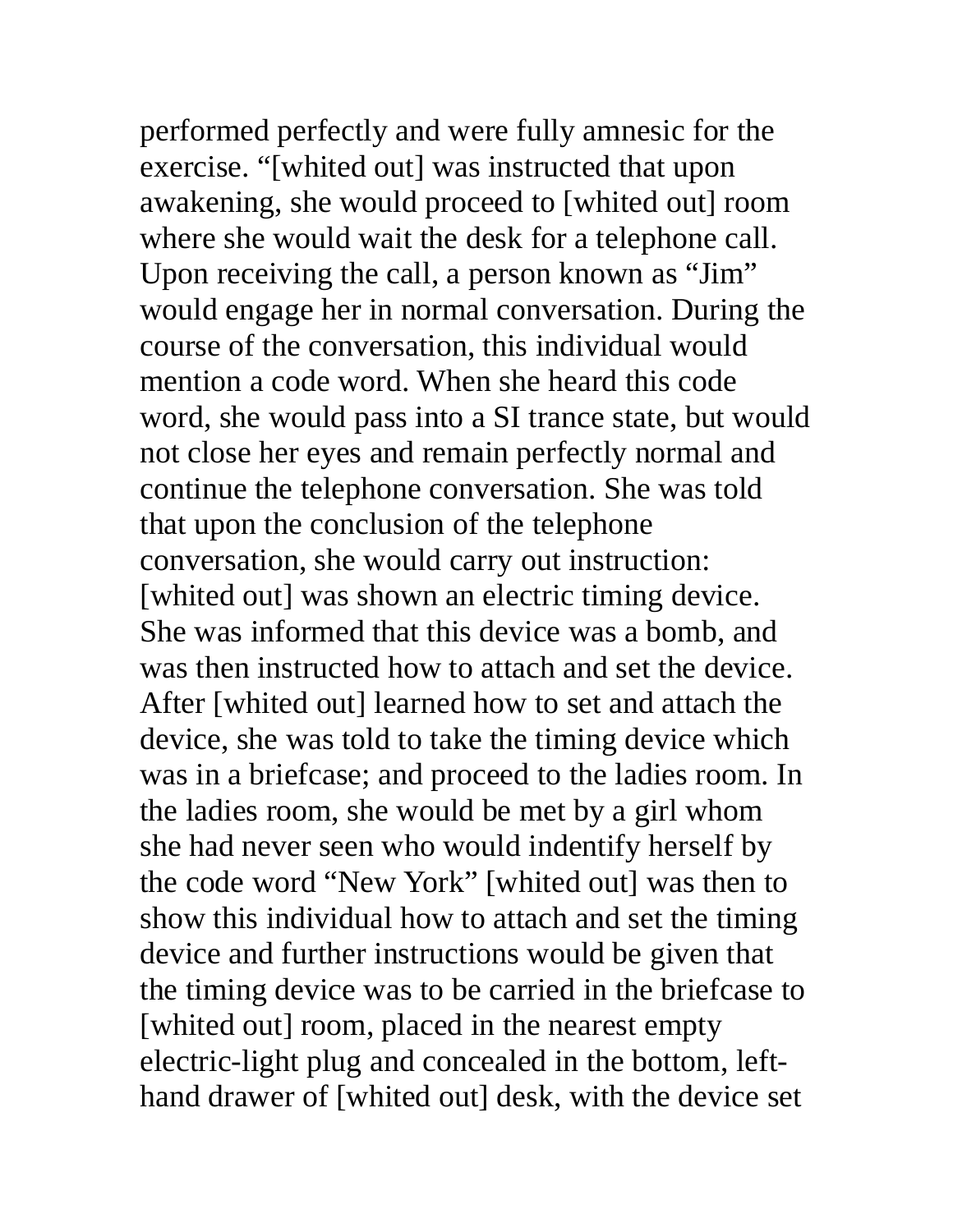for 82 seconds and turned on.

One of the most important scientists involved in the project was Jose Delgado, who invented a device called the stimoceiver. The stimoceiver is a nearly microscopic electride implanted into the person's brain through a syringe. The electrode is capable of receiving and transmitting electronic signals by FM radio. By simply pushing a button, an outside operator can manipulate the individual's responses (17). Delgado demonstrated the power of his stimoceiver by wiring a bull with 21 electrodes and stepping into the ring with it, only to stop the bull mid-charge by pushing the button on a hand-held box. (18) In a collaborative book written by several doctors involved in human behavior control, Violence and The Brain (19), pictures were shown of a teenage girl alternately happy, angry, or pounding on the walls depending on what buttons were pushed on the transmitter box. Delgado wrote a book, Physical Control of the Mind, Towards a Psycho-Civilized Society (20), in which he stated, "Man does not have the right to develop his own mind. This kind of liberal orientation has great appeal. We must electrically control the brain. some day armies and generals will be controlled by electrical stimulation of the brain." Jose Delgado won the Gold Medal Award for Psychiatrics Biology in 1974.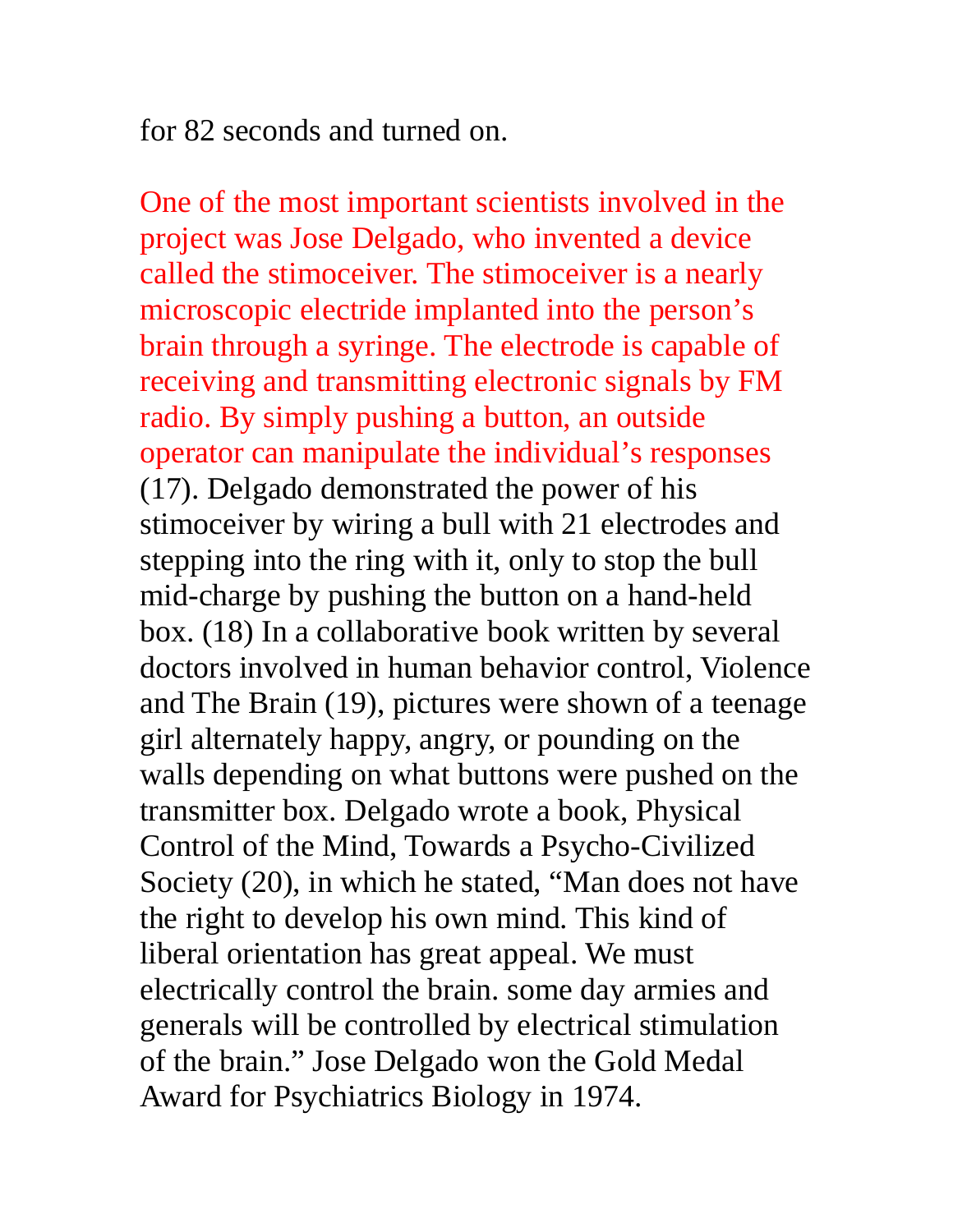Many of the ideas used in the CIA's mind control projects came, quite literally, from Nazi concentration camps. Under the Nazi War Crimes Disclosure Act of 1998, hundreds of files were declassified that revealed a covert working relationship between the U.S. government and the Nazis (21). U.S. scientists repeated many Nazi experiments, which included subjugating 7000 U.S. soldiers to nerve gas incapacitating agents, and psycho-chemicals.

The first U.S. human behavior control program, Project Bluebird, began in 1950 and was influenced by Chinese, North Korean, and Soviet mind control techniques (22). The stated purpose was for use during times of war, but a secondary and more covert agenda was the development of civilian control mechanisms. In an April, 1994 issue of Scientific American, it was stated that Very Low Frequency (VLF) acoustic beams can be used to "suppress riots, control dissidents, demoralize or disable opposing forces and enhance the performance of friendly special operations teams." (23) VLF waves can be transmitted by GWEN (ground wave emergency network) towers, which are a series of 300-500 feettall structures placed strategically every 200 miles in the U.S. A single tower would be sufficient to stop any local uprisings that took place within its 200-mile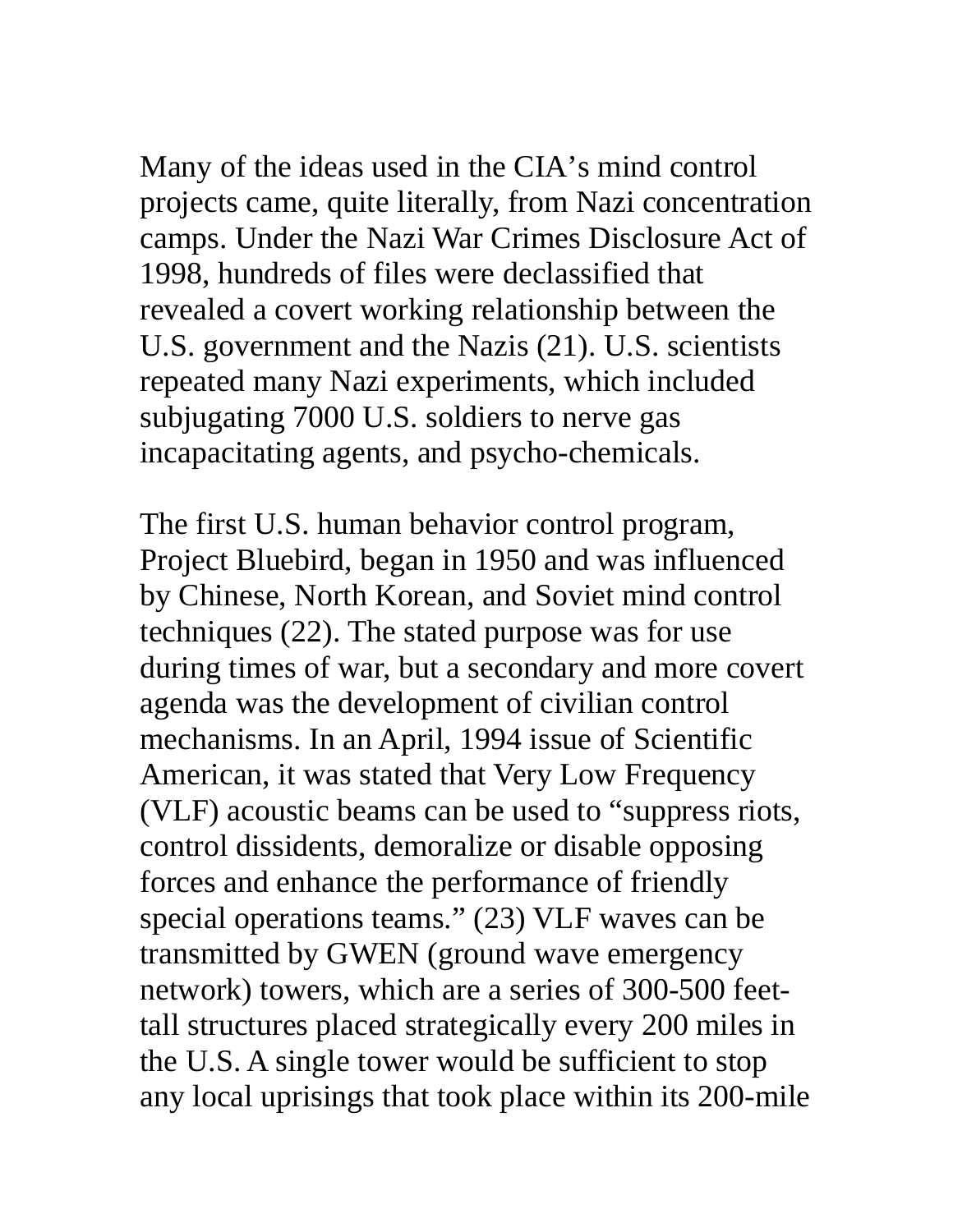radius (24). ELF towers can perform similarly. In a 1982 Air Force review of biotechnology, it was said that ELF waves can be used for many purposes, including "dealing with terrorist groups, crowd control, controlling breaches of security at military installations…" ELF towers are being erected by the thousands across the world. The official purpose is for cell phone transmission. Mind control activist Ken Adachi states, "It is no coincidence that the frequency band chosen for cell phone use (430 Mhz) matches the frequency which affects human brain waves." (25) In most major metropolitan areas, there are at least several hundred ELF towers, arranged in a grid-like fashion (26).

The issue of behavior modification can at first seem overwhelming to those without first-hand experience and many people's first reaction is to dismiss the whole thing as a "crazy person's issue". But on closer examination, it becomes readily apparent that widefield mind control generated by cell phone and VLF towers is making rapid gains in population control. The worst possible decision any responsible citizen or activist can make is to turn the other cheek. Although it would seem that much of the public information about mind control is outdated, in reality much of the technological research went underground and the current reality is that the more everyday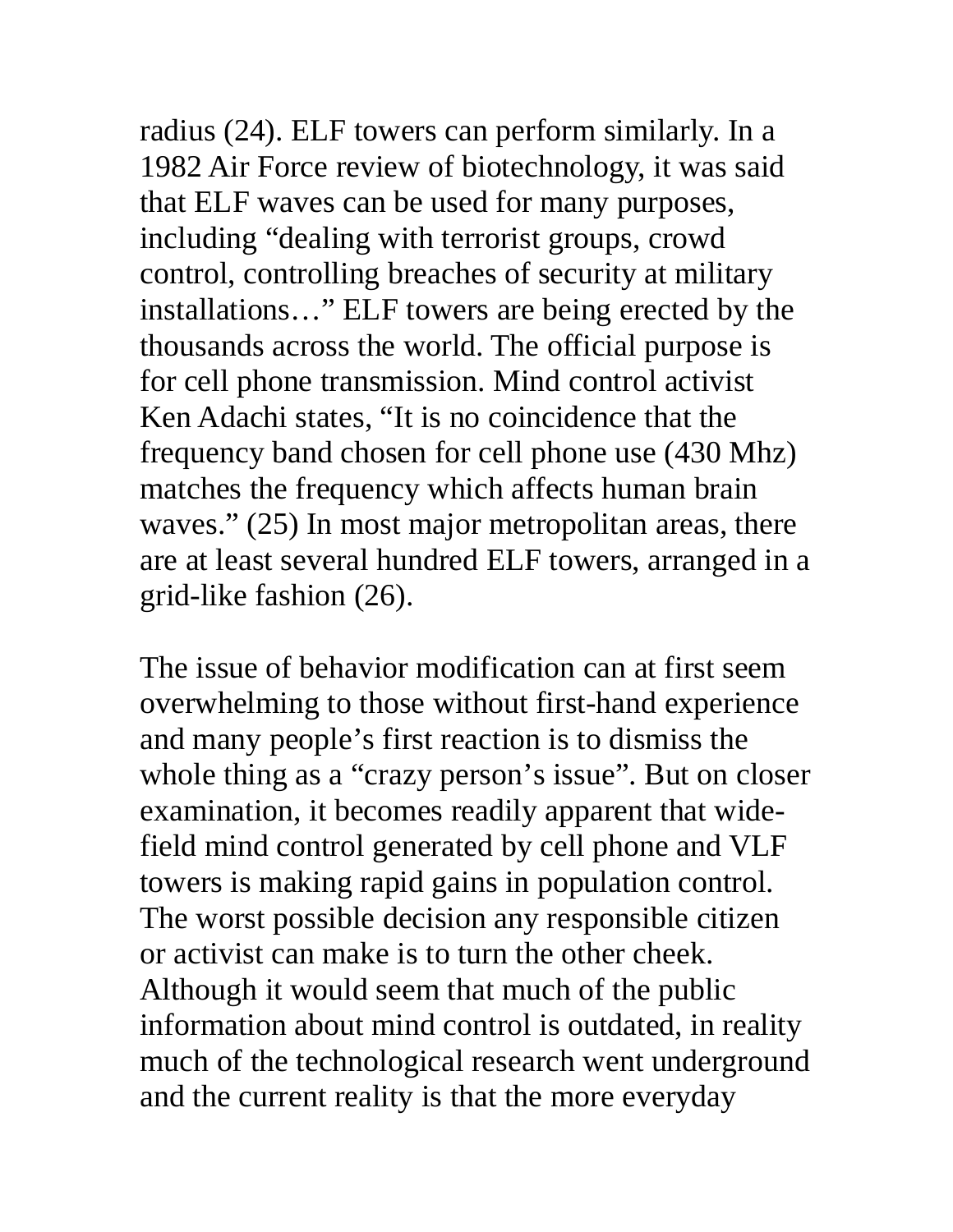people who come forward in support of survivors of mind control trauma, the more that pressure is taken off of the survivors themselves, who are fighting against a secretive, well-funded and mostly unchecked organization.

In the words of mind control activist Allen Barker, "The mental health community aids in repression by directly diagnosing and even institutionalizing against their will people who claim to be mind control victims. This is nothing short of the former Soviet system of using psychiatry to discredit and silence dissidents and others though with a typical American spin involving layers of lies and secrecy."

Fortunately, there are doctors such as psychiatrist Carole Smith who are aware and committed to fighting against behavior control mechanisms. In an article, "On the Need For New Criteria of Diagnosis of Psychosis in the Light of Mind Invasive Technology", Smith writes, "The only witnesses who are speaking about this terrible technology and its appalling implications for the future are the victims themselves, and those who are given the task of diagnosing mental illness are attempting to silence them by classifying their evidence and accounts as the symptoms of schizophrenia, while the dispensers of psychic mutilation and programmed pain continue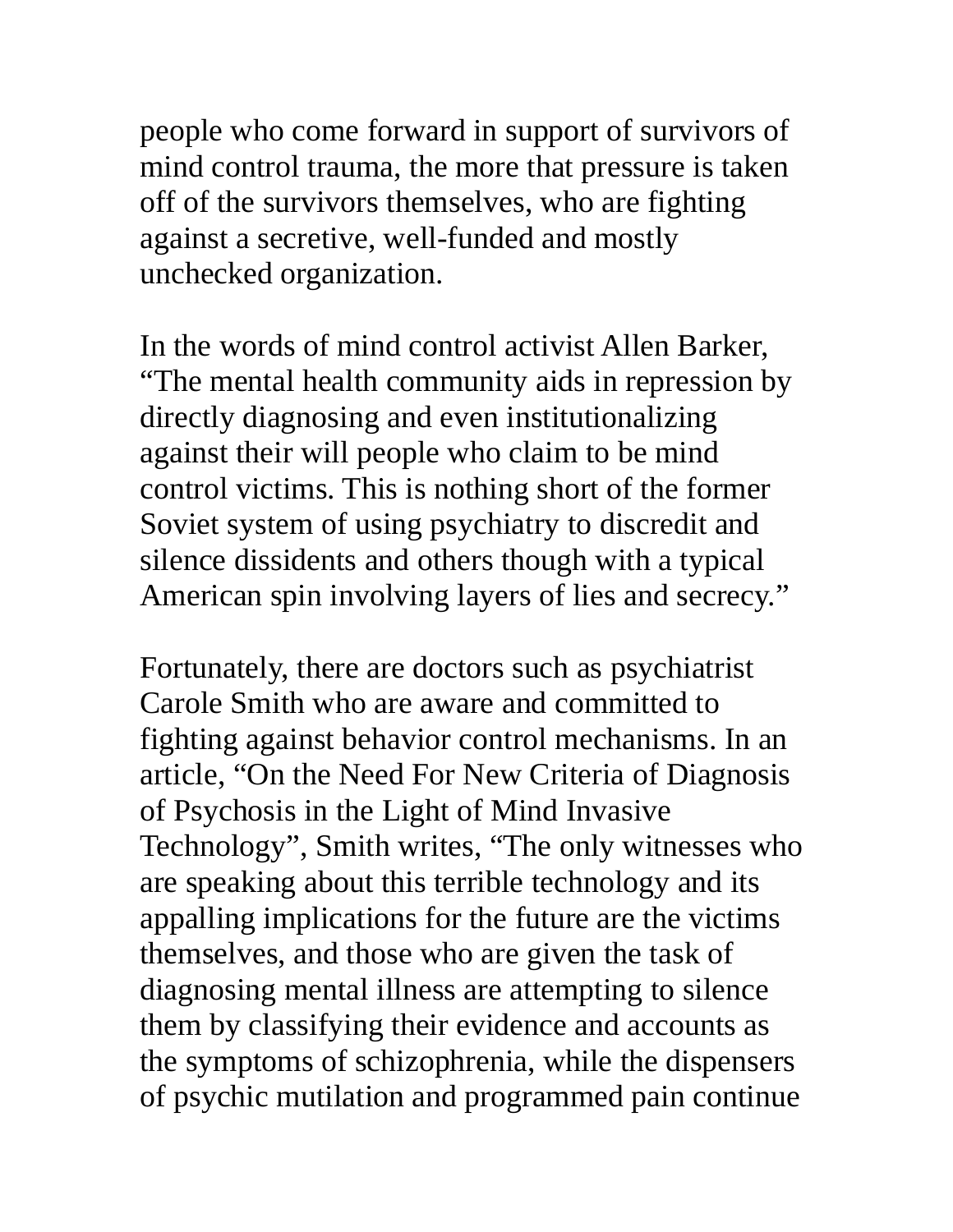with their work, aided and unopposed." There are many activist organizations, such as the non-profit group Citizens Against Human Rights Abuse, who are united in opposition against mind control abuses. For a further list of resources, refer to www.datfilter.com/mc/activism.html

In 1969 Delgado predicted that computers would be able to establish 2-way radio communications with the brain. In "An Overview of National Security Agency (NSA) Technology" is a description of the device Delgado was referring to. "Transceivers – nearly microscopic receiver devices that collect and transmit audio, color, video, and location coordinates collected at subject site to NSA satellites that in turn forward it to NSA central intelligence operations. The devices also receive encrypted audio scripts from NSA central intelligence operations through the satellites and deliver it to the subject's site in the form of a post hypnotic suggestion (27)." Transceivers are currently being marketed for identification purposes, for use as heart monitors, and even to emit different perfumes depending on what mood you're in. But the dangerous flip side to this technology is that the transceiver makes it possible to remotely influence the contents of someone's mind without their knowledge or the use of an outside operator. Military insiders describe this process as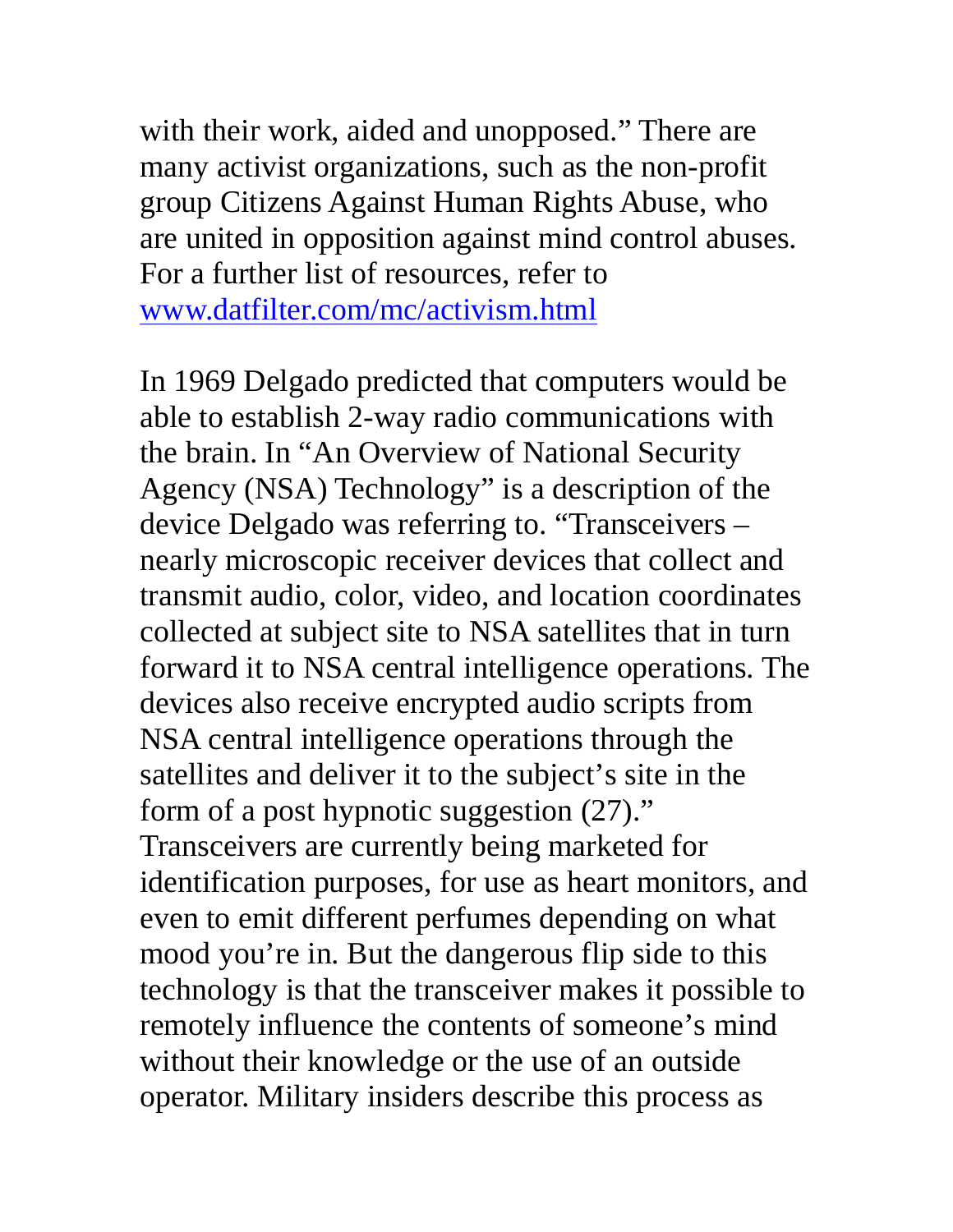"synthetic telepathy". British Telecom's artificial life team developed a microchip they dubbed 'The Soul Catcher", which is implanted behind the eye. In an article in the London Daily Telegraph it was stated, "It will attach directly to a human optical nerve to store incoming sensory impulses that could then be downloaded and played on a computer, or even implanted in someone else's memory, Total Recallstyle." British Telecom's engineer Chris Winter was quoted as saying, "It would be possible to relive other people's lives by playing back their experiences on a computer. By combining this information with records of a person's genes we could recreate a person physically, emotionally, and spiritually. An implanted chip would be like an aircraft's black box and would enhance communications beyond current concepts. For example, police would be able to relive an attack, rape or murder from the victim's viewpoint to help catch the criminal" (28). The potential applications in human behavior control are chilling. Mind control survivor and activist Allen Barker describes an Artificial Intelligence type of harassment software he calls a trigger search algorithm. "It babbles seemingly random, nonconnected words repeated with mind numbing regularity until it finds a trauma or distress reaction. It notices this like a pack of jackals sensing a wounded animal and hones in on it instantly. There will then be a new phrase repeated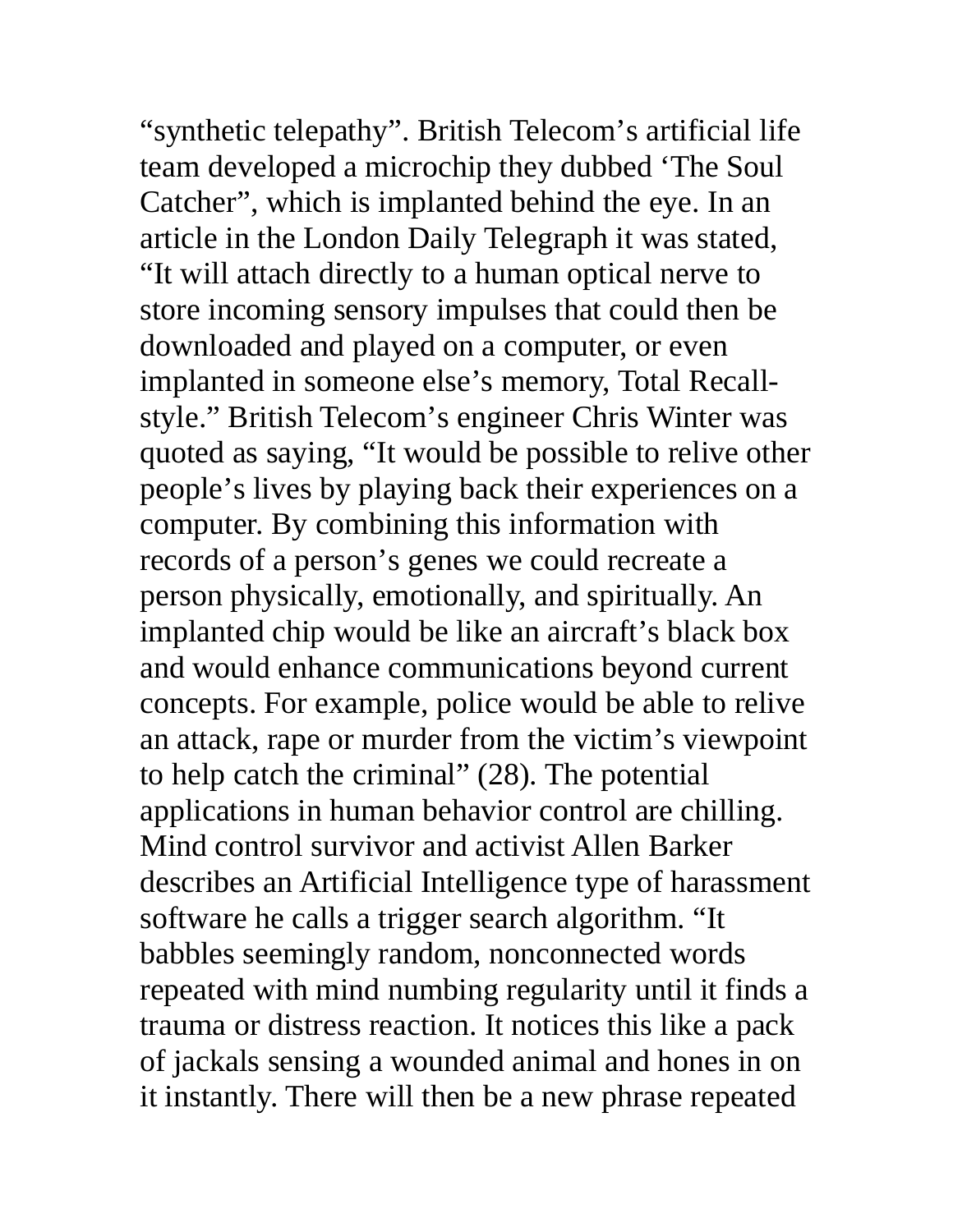with regularity" (29). A more advanced program could even replicate experiences. It would seem that this method of control could spread from those who have already been used as test subjects, to people receiving microchips for more benign reasons, given that all transceivers are linked into the same network of satellites. With an industry that is capable of controlling our emotions, every choice we make could be covertly influenced, from who we vote for, to what clothes we wear, to what we eat, and what friends we have. In short, ELF and microchip technology hold the possibility to produce nothing short of an electronically-induced slave state. Fortunately, people have the capability to resist these tyrannical abuses on our minds and bodies.

In 1935, a gifted physician and scientist by the name of Wilhelm Reich discovered the presence of a preatomic and mass-free biological energy that permeates all matter. He proved this with an electroscope by the spontaneous generation of particles he dubbed "bions" inside of a sterile solution (30). Reich named his ether-like substance orgone, and further classified it into positive orgone (simply known as orgone) and deadly orgone (DOR). He explained that people with cheerful, dynamic personalities had an abundance of orgone, while people who were depressed or sickly had an excess of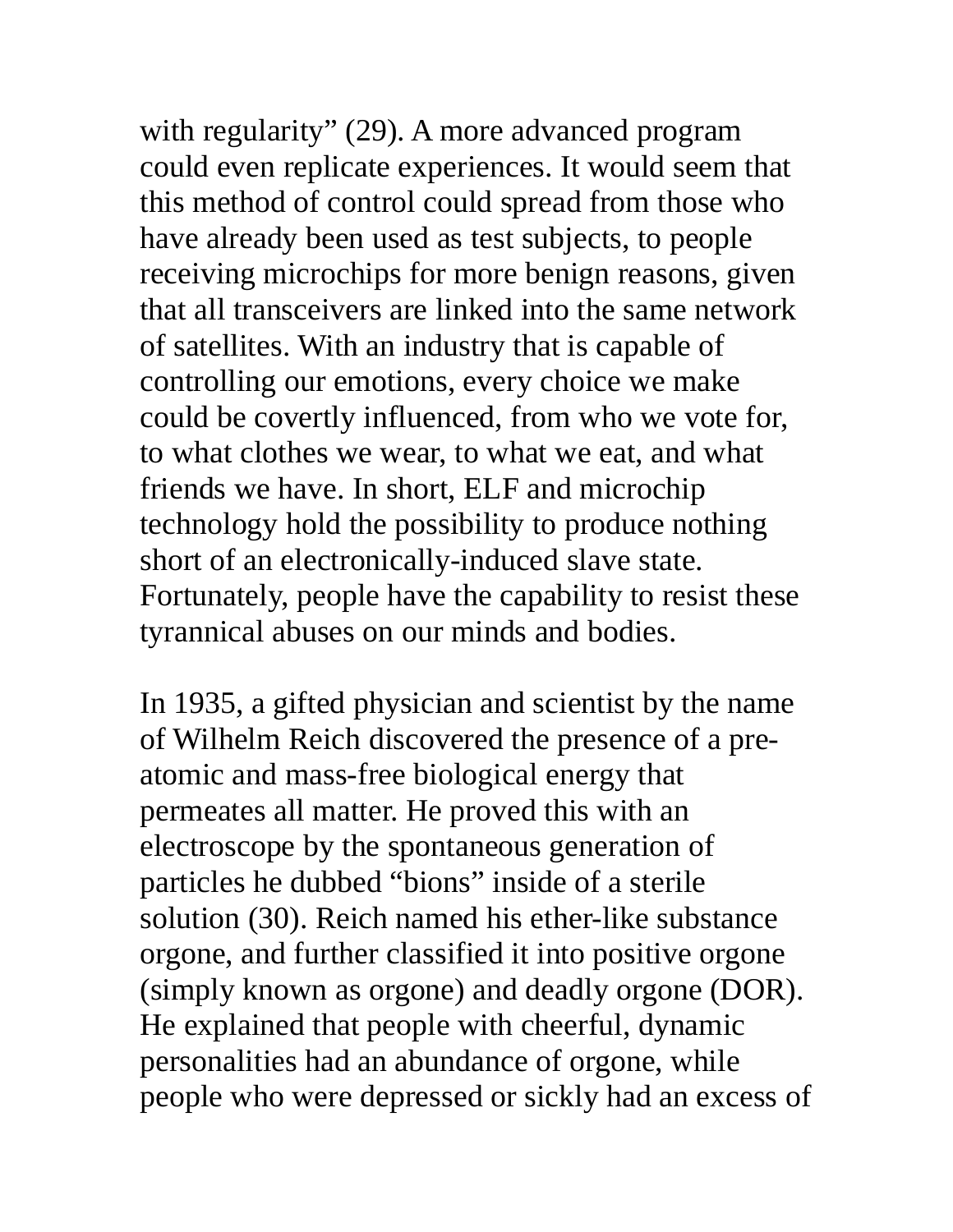DOR. This concept was further applicable to weather, where violent storms generated large amounts of DOR. Other sources of DOR were radiation, such as that which came from nuclear power plants. (31)

Within the course of his work, Reich discovered that the frequency 430Mhz could affect human brain waves. From 1947-52 he worked on a joint project with the U.S. government to explore the potential applications of his findings (32). When Reich discovered that his research was being used to further human mind control experiments, he immediately left the project and vowed to never again work with the government on any of his projects.

Reich continued to work with orgone in the field of medicine. Orgone therapy became the predecessor of gestalt therapy, bio-energetics, and rolfing therapy (33). Reich's most famous device was called the orgone accumulator, which was a large box consisting of alternating layers of organic and inorganic substances, namely wood and steel wool mesh screens. The way this words is that orgone sends a magnetic charge to metals, which is normally absorbed and repelled back into the air (34). But with the addition of organic insulation, a static charge will retain the energy. Many people reported experiences of vastly improved health and vitality after brief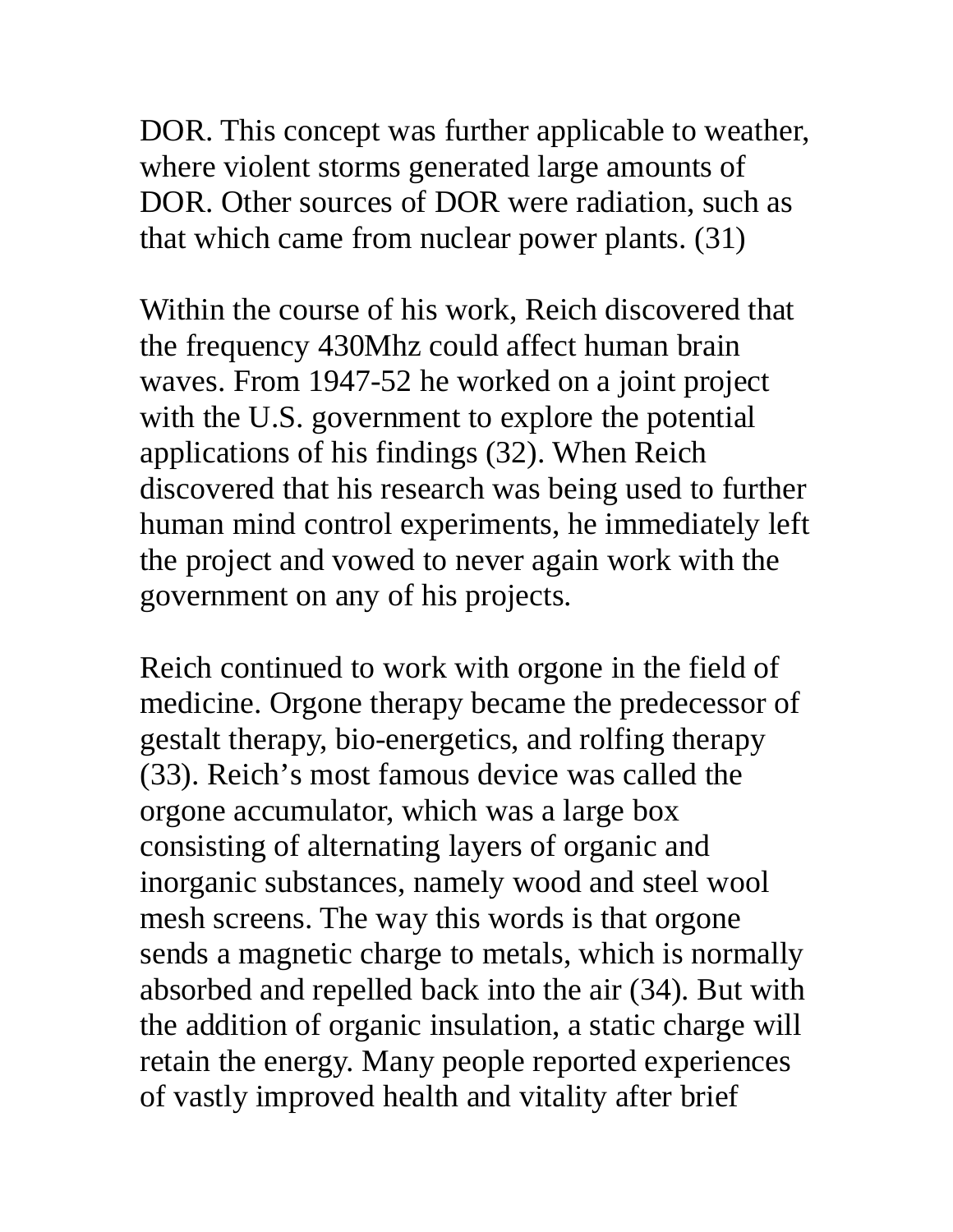periods of time spent standing in the accumulators.

The main problem with the devices is that they inadvertently accumulated DOR from the surrounding atmosphere, making them dangerous to use around televisions, fluorescent lights, computers, x-ray machines, microwaves, nuclear plants, or other sources of radiation. this was discovered by accident when his lab workers became victims of DOR sickness and dark storm clouds gathered over his laboratory. Reich solved this problem by placing 12 10-foot long copper pipes with electrical cables running through the middle inside of his well. His intent was to draw the DOR out of the storm clouds and into the water. The experiment was a success and one of the side effects was that the clouds burst and produced rain. Reich named his new invention the cloudbuster. (35)

In 1954 the FDA passed an injunction forbidding anyone from writing about orgone energy, communicating about orgone, or practicing medicine involving orgone devices (36). Soon afterwards Reich was sentenced to two years in prison for violating interstate commerce laws when an associate of his was apprehended for transporting orgone accumulators. While he was imprisoned, the FDA burned Reich's accumulators in a giant bonfire at his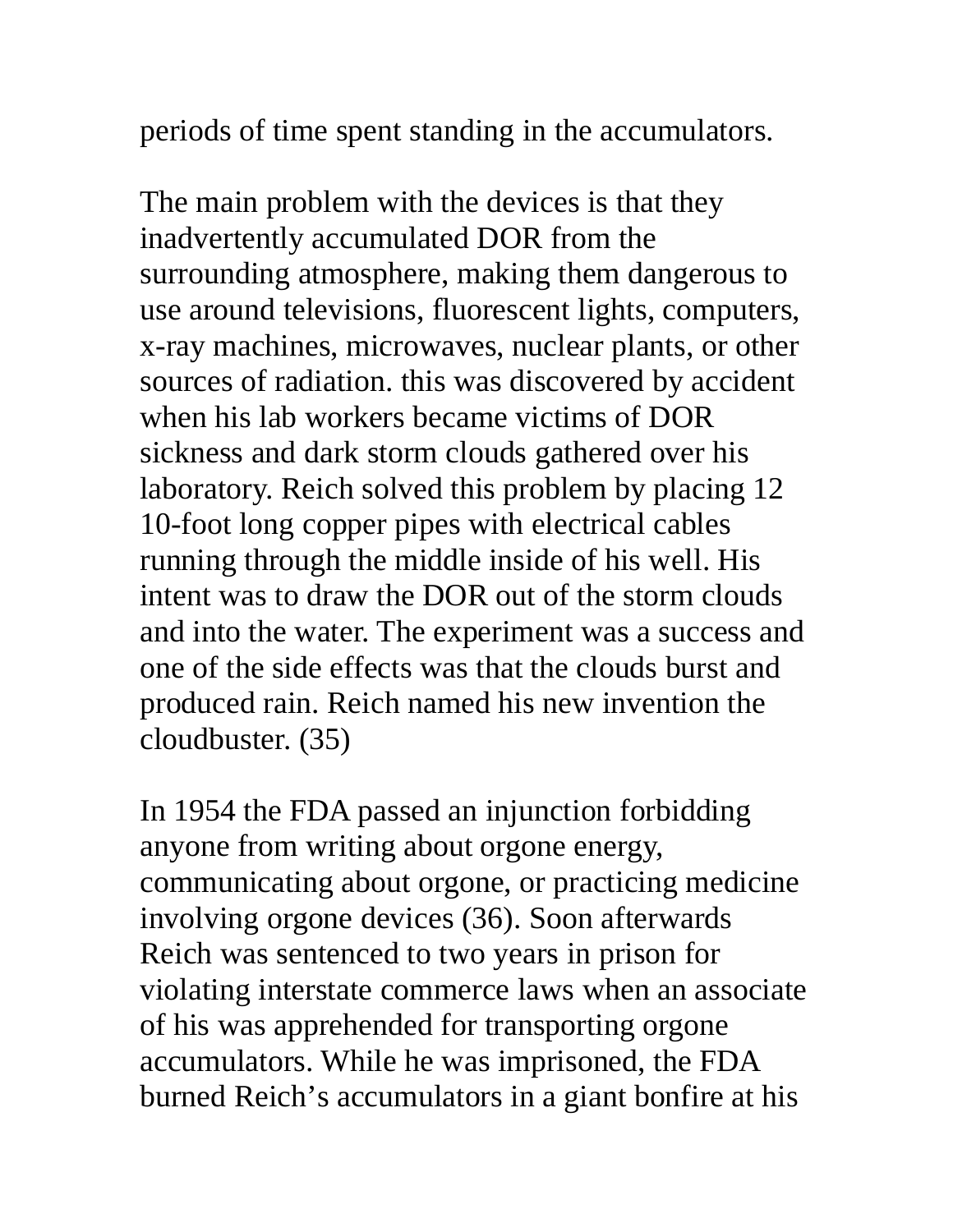lab. (37) Most of his unpublished works were destroyed in a public incinerator in New York City. Two weeks before his scheduled release date, Reich died in his cell, reportedly of a heart attack. Many people, including his own children, believe that Wilhelm Reich was murdered by the CIA in the interest of national security.

One of the reasons fort his was a device Reich was contracted by the U.S. government to build called the radiosonde. The radiosonde was a variation of the cloudbuster. Although its official purpose was forecasting the weather, the actual purpose of the device was far more astounding. The radiosonde was a little white balsa wood box containing platinum and gold which was sent high into the air via air balloon, allegedly to record weather data. Inside the package was a thermistor, or temperature sensor, which actually performed as an antenna to measure the amount of DOR in the atmosphere. The humidity sensor measured orgone. The third component of the radiosonde was a barrel switch, or pressure sensor, which would be turned on if the thermistor sensed a disproportionate amount of DOR in its local area. The DOR could then be destroyed while orgone was built up. Apparently witnesses saw storm clouds split up and go around the test site at Brookhaven Labs in Long Island. This was done by a continuous wave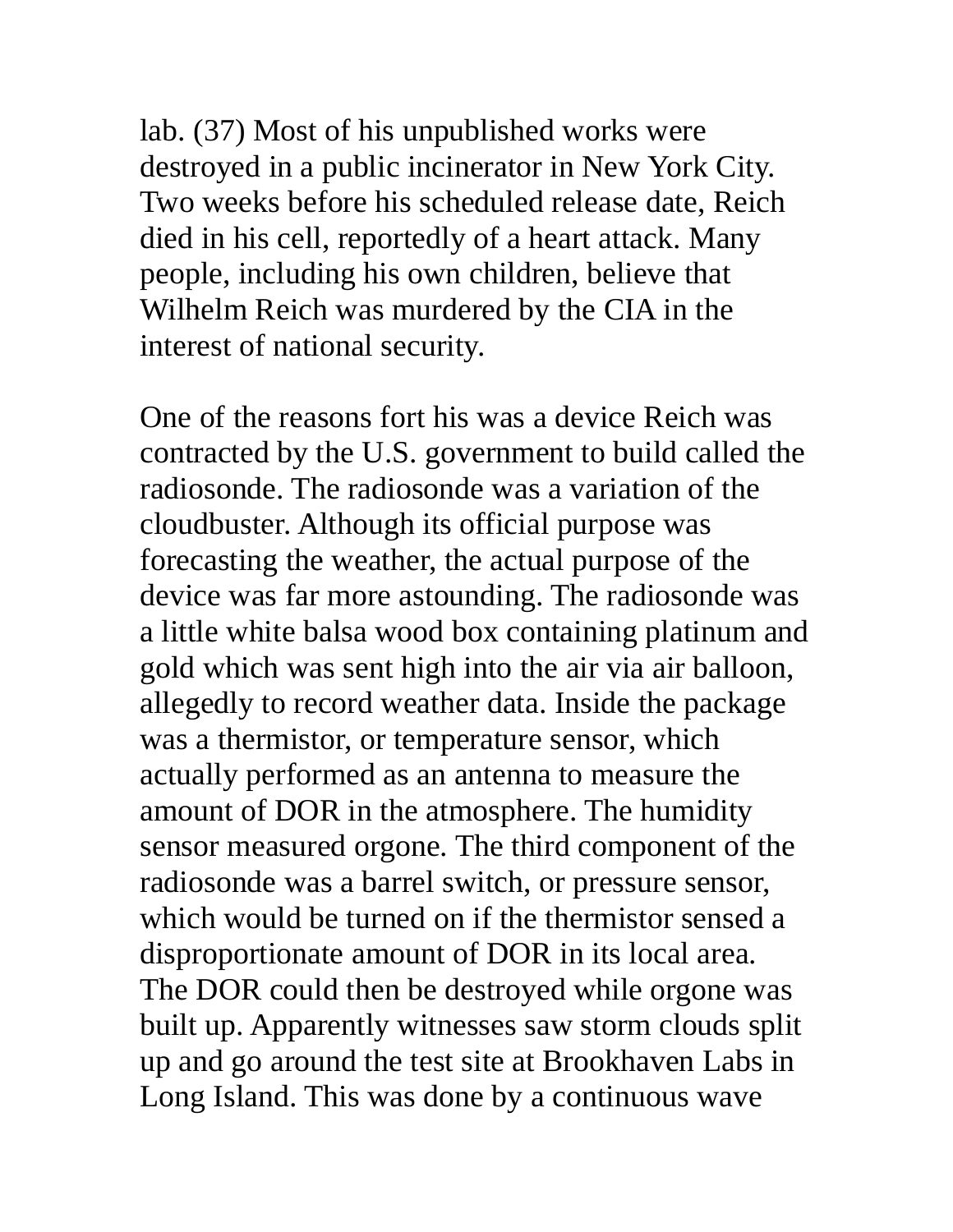oscillator which effectively converted electrical energy to etheric energy. In the 1950's, the U.S. government sent hundreds of radiosondes up into the air on a daily basis. The radiosonde eventually became what is known today as the HAARP Project. (38)

The HAARP (High-Frequency Active Auroral Research Program) Project is a complex of 360 72 foot phased array antennas located at a remote military base in Alaska. Every tower at the HAARP facility has its own transmitter and is capable of generating billions of watts of concentrated radio energy directly into the ionosphere. The ionosphere is the electromagnetic shield flowing around the earth which protects us from radiation by diverting most of the sun's rays around the earth. It also functions as a carrier medium for communications satellites by bouncing radio waves off of its surface. What the HAARP Project would do, essentially, is to shoot large holes into the ionosphere by the use of focused high energy beams. Many people believe that governments across the globe have adopted HAARP technologies for the purpose of mind control and remote warfare.

In an article in the London times, world renowned scientist Dr. Rosalie Bertell, founder of the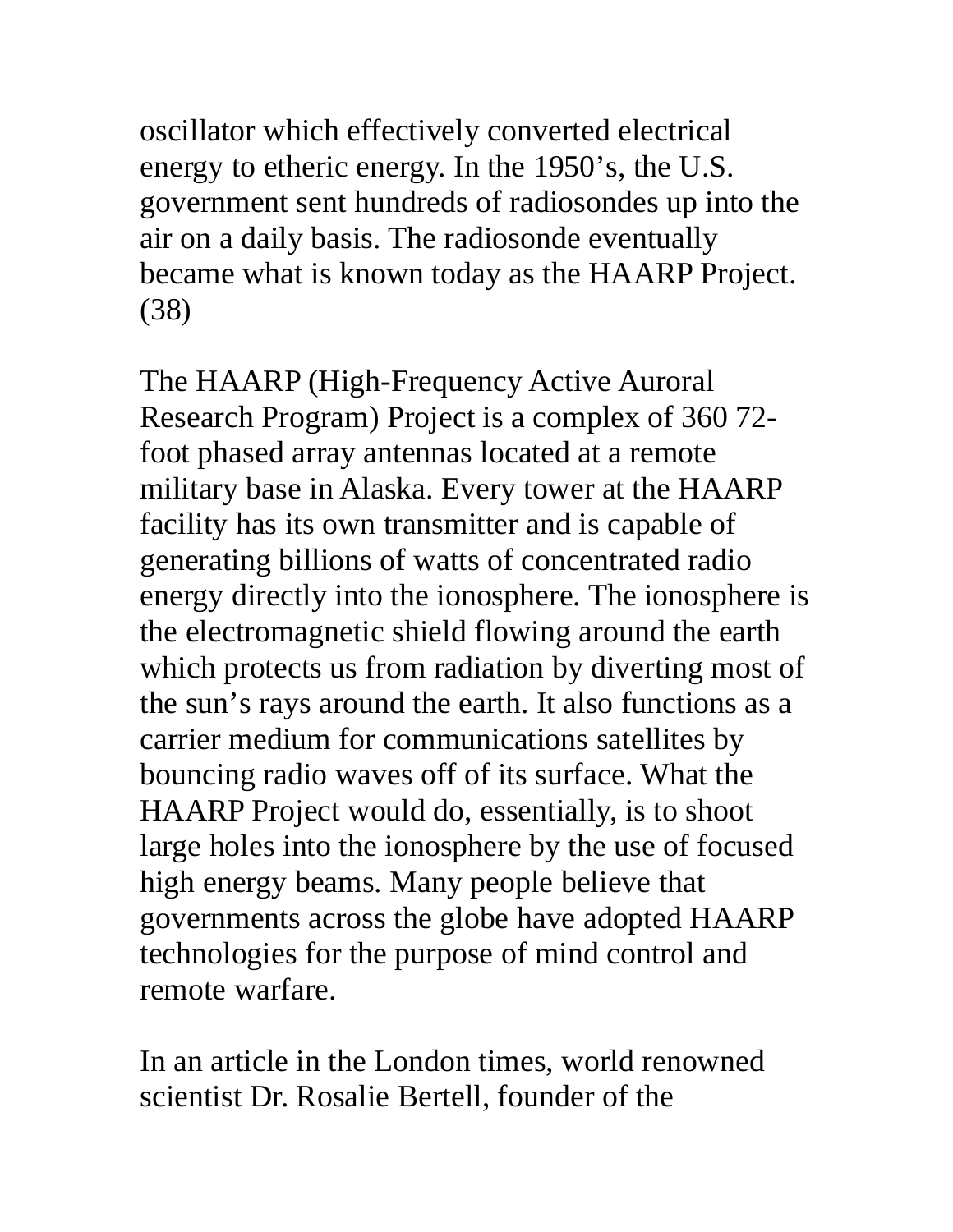International Institute of Concern for Public Health, said "U.S. military scientists are working on weather systems as a potential weapon. The methods include enhancing of storms and the diverting of vapor rivers in the Earth's atmosphere to produce targeted droughts or floods." (40) Vapor rivers are invisible rivers of waters consisting of vapors that flow towards the poles in the lower atmosphere. They rival the flow of the Amazon at 420-480 miles in width and 4800 miles in length.

The Pentagon claims that HAARP's main purpose is to develop new forms of communications and surveillance technologies. According to a study of future defense scenarios by the U.S. Air Force, "….U.S. aerospace forces to 'own the weather' by capitalizing on existing technologies and focusing development of those technologies to war-fighting applications….from enhancing friendly operations disrupting those of the enemy via small scale tailoring of natural weather patterns to complete dominance of global communications and counterspace control." (41)

In an underreported Department of Energy (DOE) conference, it was stated that the August 2003 east coast blackout in which several U.S. cities lost power for up to two weeks was actually a military test (42)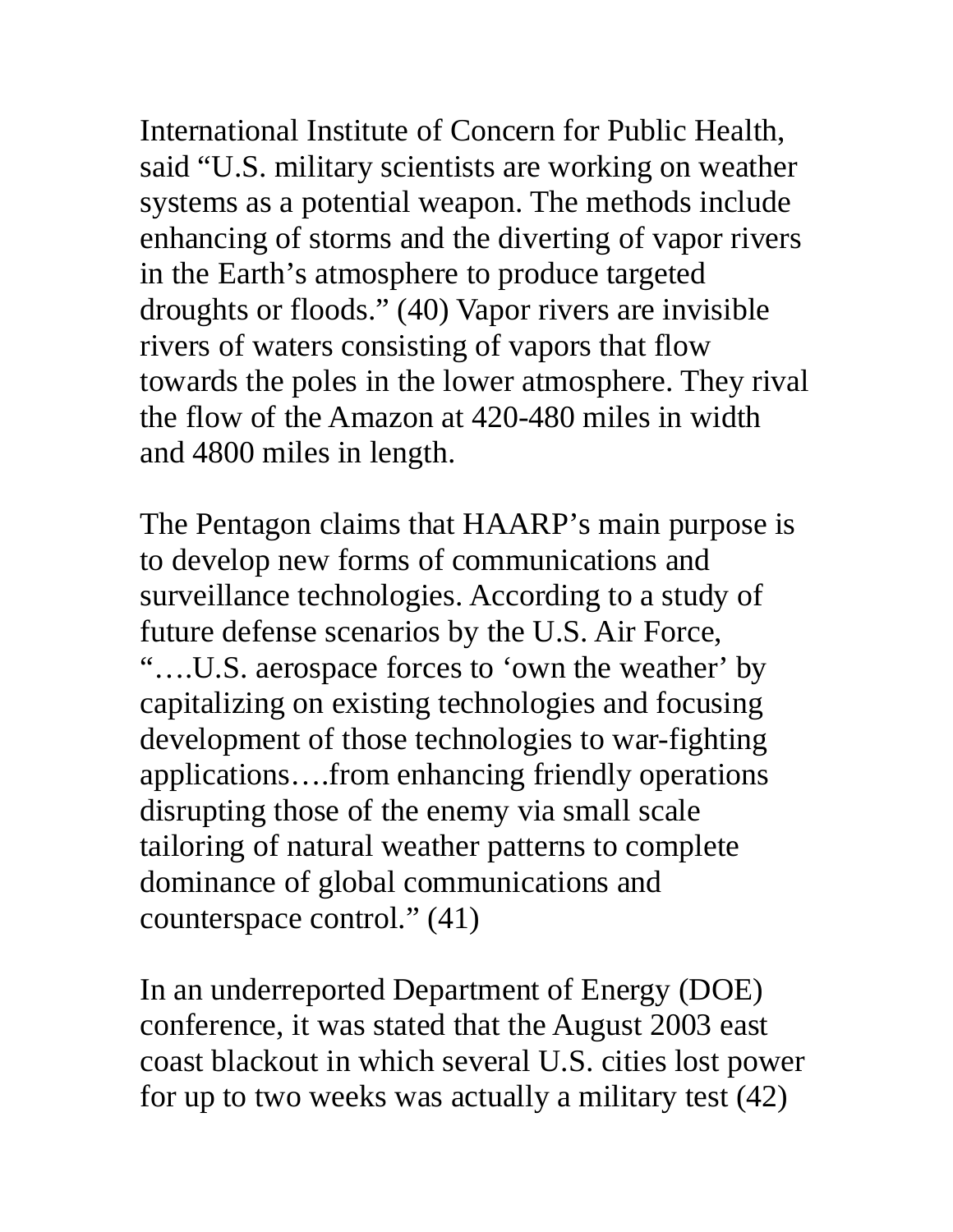project. Several major news networks were present, including the New York Times but Global Free Press was the only media outlet to cover the event. DOE employee Michael Kane said, "The Task Force Interim Report failed to address the possibility of electromagnetic pulse causing the blackout….HAARP was turned on August 14th, 11 minutes before the blackout….the Air Force should be contacted and required to turn over documentation pertaining to what HAARP was used for that day."

During a Department of Defense News Briefing in 1997, Secretary of Defense William Cohen stated, "Alvin Toeffler has written about this in terms of some scientists in their laboratories trying to devise certain types of pathogens that would be ethnic specific so that they could just eliminate certain ethnic groups and races; and others are designing some sort of engineering, some sort of insects that can destroy certain crops. Others are engaging even in an eco-type of terrorism whereby they can alter the climate, set off earthquakes and volcanoes remotely through the use of electromagnetic waves." (43) It is interesting to note that on December 21st, 2003, the day that Secretary of The Department of Homeland Security Tom Ridge announced a high terror alert, HAARP was turned on to its highest daytime transmitter power of 3.39 Mhz. (44) HAARP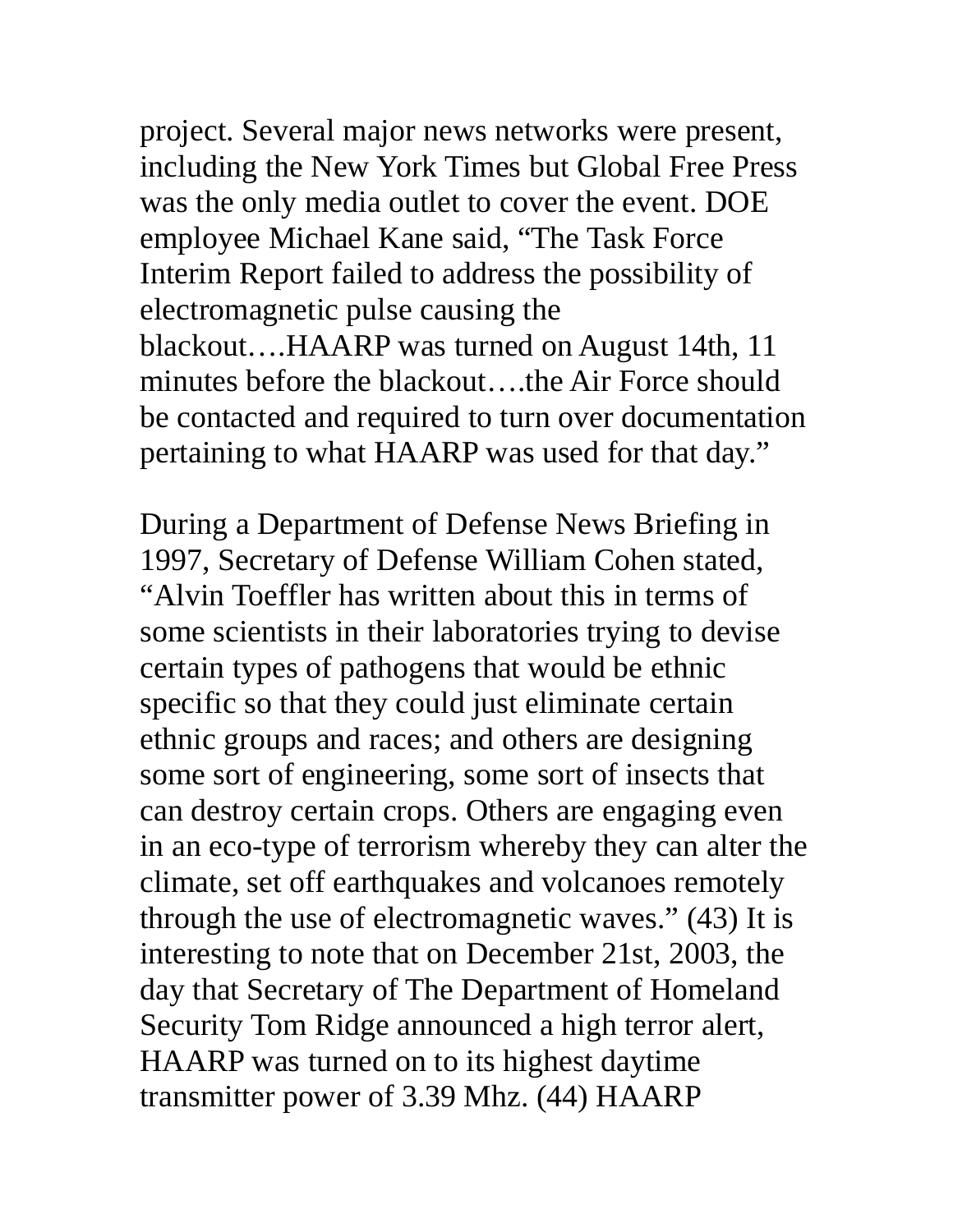remained at the same frequency for five days in which time period there were eight major earthquakes around the world, culminating in the December 26th Iran quake which killed 20,000 people. (45) The earthquake occurred shortly after a U.N. atomic agency meeting at which the U.S. accused Iran of trying to make nuclear arms. Given the above evidence, it is apparent that the HAARP Project is a weapon capable of causing mass genocide, carried out in secret behind closed doors. For an informative and in-depth look into HAARP technology, refer to the book "Angels Don't Play This HAARP", by Dr. Nick Begich and Jeanne Manning. (46)

In the late 1990's, two individuals known as Don and Carol Croft made advances on Wilhem Reich's orgone technology which effectively destroyed the DOR component. The difference between the Croft's devices, which they called orgone generators, and Reich's accumulators, was that when the generators absorbed the orgone (including DOR) in its surrounding area, instead of creating dangerously radioactive energy fields, as was a possibility with accumulators, the generators transformed the incoming orgone. This new form of technology has many possible applications in countering government mind control programs and balancing electromagnetic energies which have been disrupted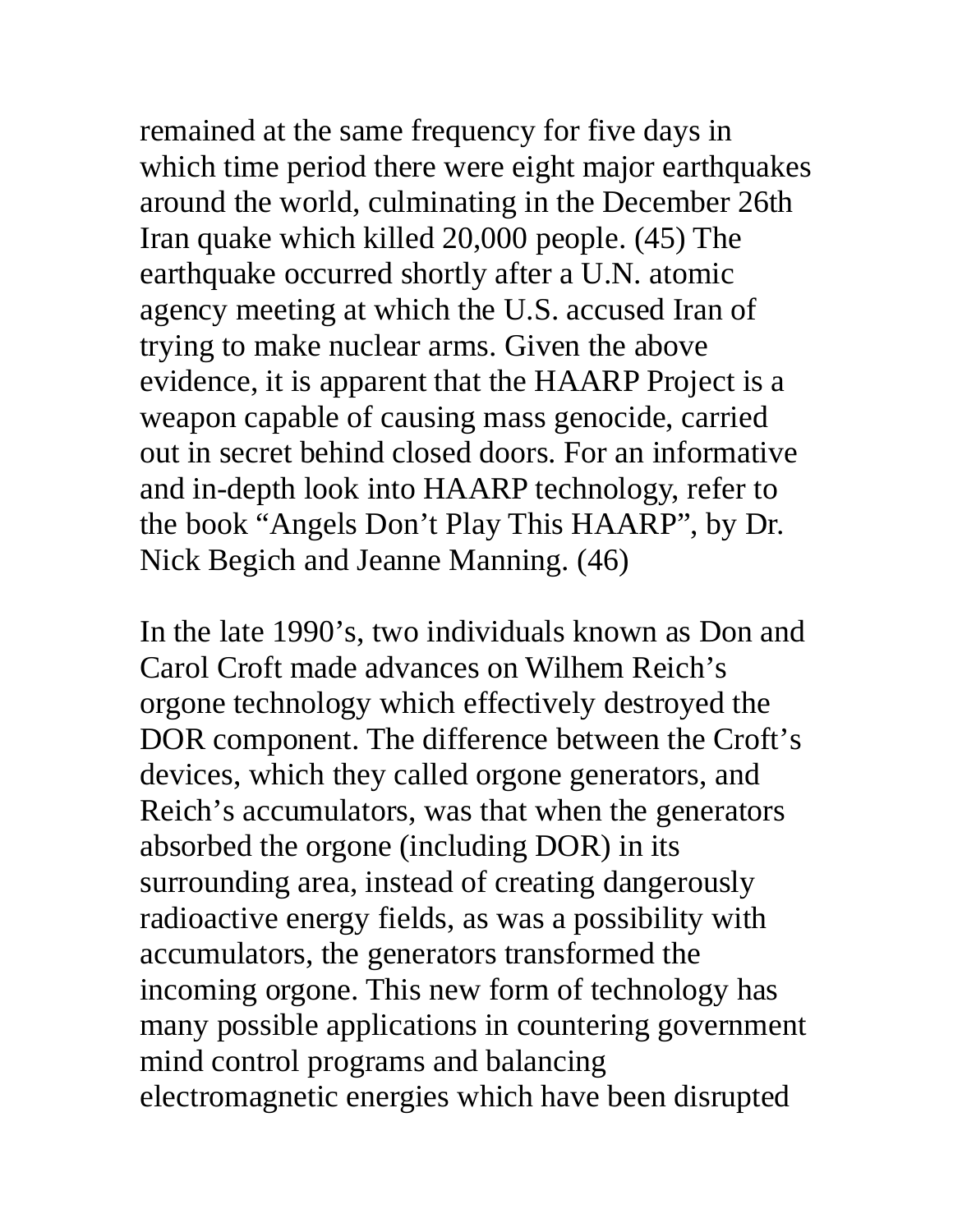by the use of the HAARP project. Since the Crofts began distributing their orgone generators across the U.S. and parts of Africa, various intelligence agencies have targeted them for car bombings, murder attempts, stealing checks from their mail order business, hacking attempts at their website, raiding their home, and other forms of stalking. Despite these well-organized and relentless efforts, a grass-roots movement of everyday people has begun the task of making and distributing orgone generators in dozens of countries across the globe.

Carol Croft recently invented a personal protection device she calls the Harmonic Protector (HP) which is effective at blocking debilitating frequencies used for mind control purposes. (47) The HP is also capable of transforming carcinogenic electromagnetic radiation fields. Many survivors of mind control have experienced a newfound sense of internal freedom after wearing Carol's device. The Crofts have also modified Reich's original cloudbuster design so that it can transform smog and pollution into clear, blue skies. When viewed from a radar map, the area above where a cloudbuster has been placed will be a circular blue hole, even in the midst of an otherwise overcast and smoggy sky. (48)

Perhaps the simplest and most effective device the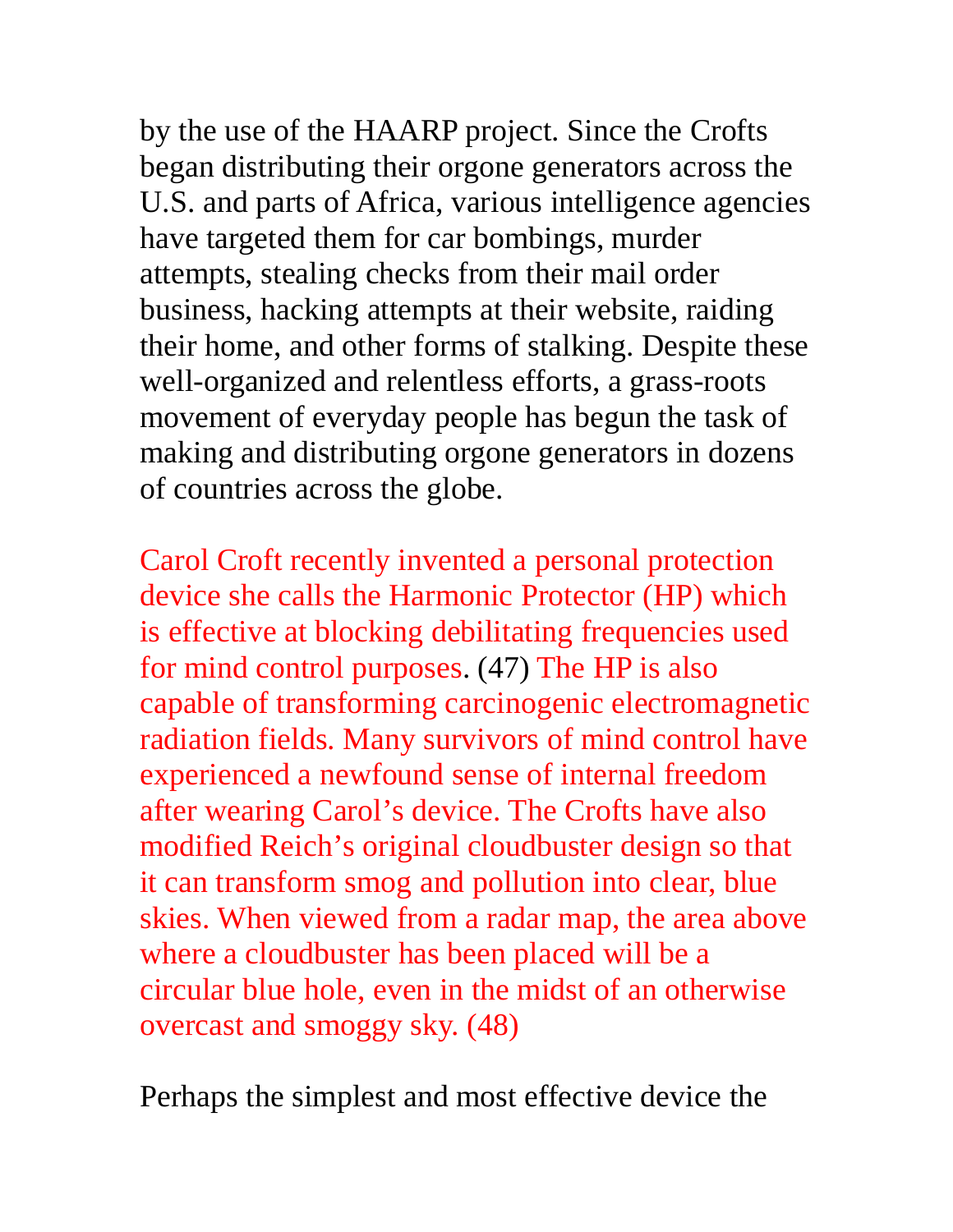Crofts invented is called the tower buster. The tower buster is a mix of metal particles, resin, and a single quartz crystal. When placed within a 1/4 mile radius of any ELF or VLF towers (a process Don Croft has dubbed "gifting"), the outgoing radiation from the tower is drastically reduced. (49) This makes it virtually impossible for these towers to be used for the purpose of population control. Concrete proof for this process can be demonstrated with a zapchecker, a device used for measuring levels of ambient radiation in the surrounding atmosphere. This is done by zapchecking the area around a tower before and after dispensing a towerbuster. The levels of radiation should be much lower. Zapcheckers can be purchased at www.zapchecker.com. Towerbusters are easy to make and relatively inexpensive. (50)

Here's a recipe:

You will need one quartz crystal, 1/4 to 1/2 an inch long; cooking oil; latex or work gloves; muffin pan; metal shavings (you can get these for free at a machine shop, the smaller the better, but not so small they disintegrate when you touch them); polyester; epoxy or acrylic resin; and liquid catalyst (try a hardware or plastics store. They can also sometimes be found for free at hazardous wastes disposal facility).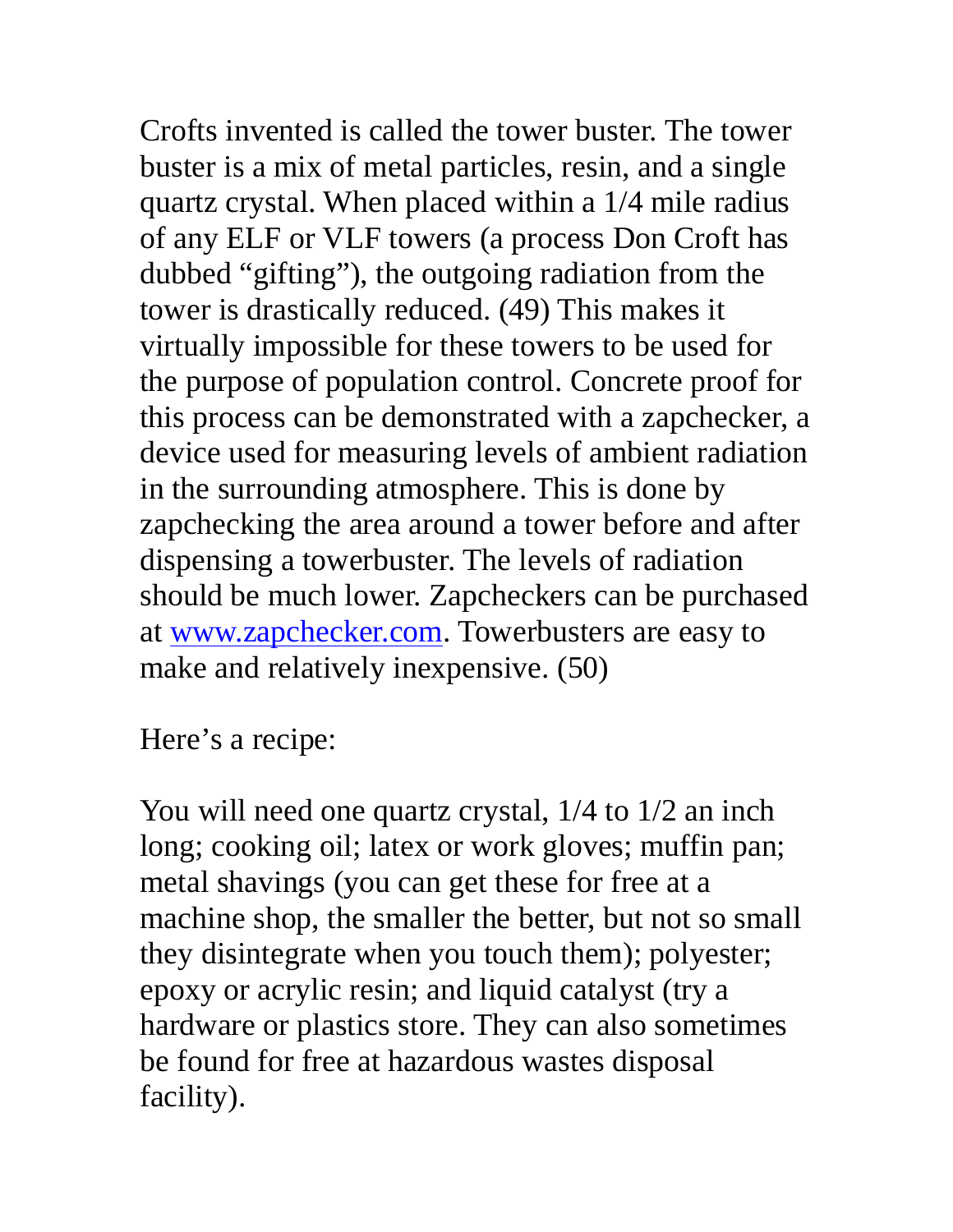You will want to wear gloves because the resin is very messy. First, oil the muffin pan. Then fill the muffin molds nearly to the top with metal shavings and place a single crystal into the middle of each mold. Next mix the resin with the recommended amount of liquid catalyst and pour into muffin molds, until it covers the top of the crystal and the shavings. It will take about an hour to fully harden. Don't let it get wet or it won't cure the way it's supposed to. It is probably best to make the TB's outside, as the fumes from resin are toxic, especially for people with chemical sensitivities.

The visible effects of orgone energy can also be demonstrated by the following experiment: Place a dish of pure distilled water (about an inch) inside your freezer and place a towerbuster on top of the fridge. The water needs to be isolated from food, especially meat. After about an hour you will see stalagmites within the water. A magnifying glass will display complex fractal-like geometric patters within the stalagmites.

Good luck gifting. For more information on orgone generators and other subversive products, see educate-yourself.org/dc/ and also ethericfreedomfighters.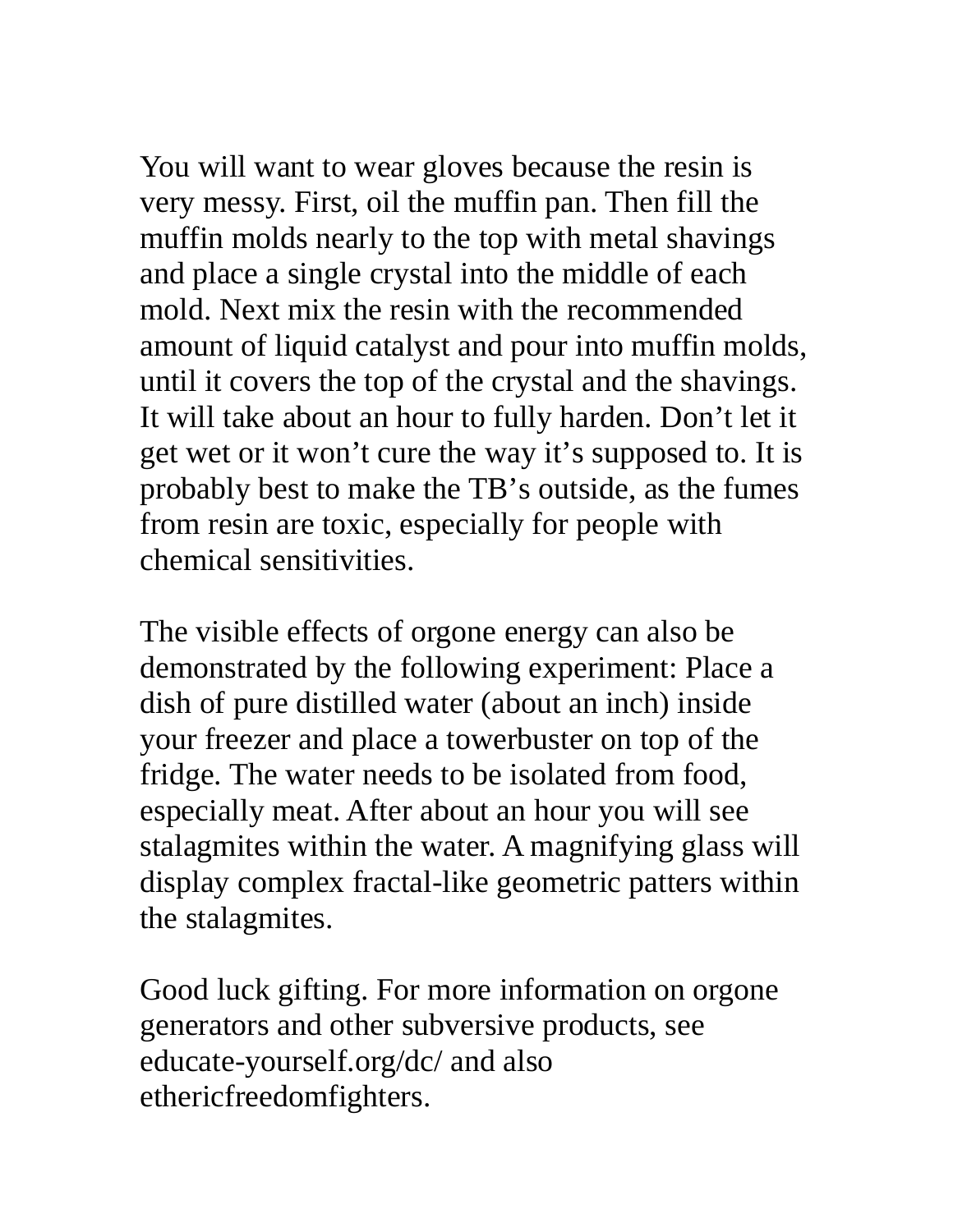"We shall no longer hang onto the tails of public opinion or to a non-existent authority on matters utterly unknown and strange. We shall gradually become experts ourselves in the mastery of the knowledge of the future." – Wilhelm Reich

To request declassified MKULTRA and Bluebird/Artichoke records: \*

Central Intelligence Agency FOIA and Privacy Act Coordinator Washington, DC 20505

Freedom of Information Act and Privacy Act Request

This letter constitutes my formal request for information pursuant to the provisions of the Freedom of Information and Privacy Acts, 5 USC552. I am requesting the three-volume CD set that includes a copy of a shareware viewer of the nearly 18,000 pages of MKULTRA and Bluebird/Artichoke records. Enclosed is a check for \$30 made payable to the United States Treasurer.

Sincerely, [Name, address, telephone number, and date required]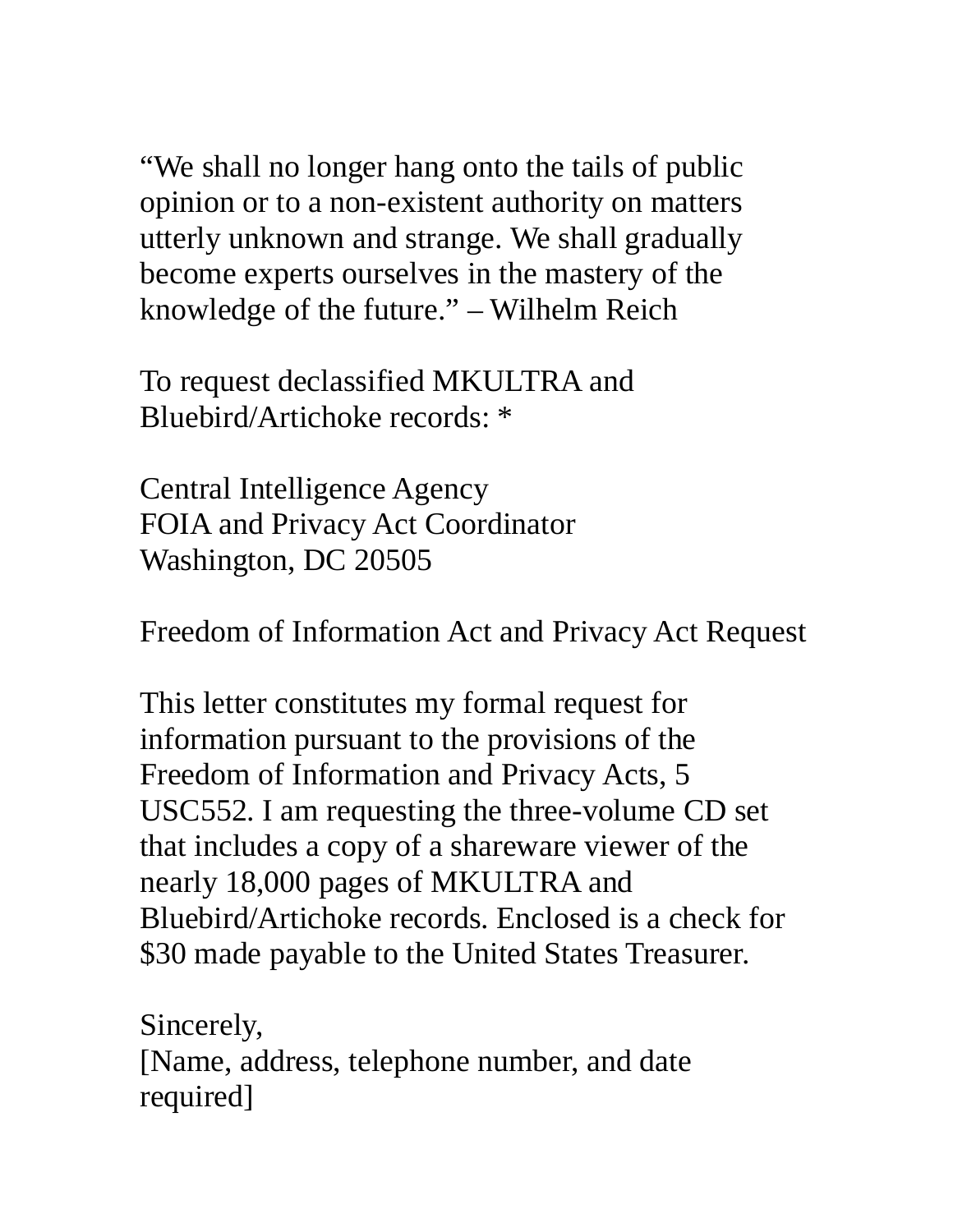\*sample letter and various FOIA documents courtesy of WantToKnow.

References: **REFERENCES** 

# GOVERNMENT MIND CONTROL, ELECTROMAGNETIC WARFARE, AND THE PRACTICAL APPLICATION OF ORGONOMICS

Cypress, roaddawgz.org, May 16, 2004

References:

1.ohsrep.org

2. Final Report. Book I, Foreign and Military Intelligence. Senate Select Committee to Study Government Operations with Respect to Intelligence Activities, 94th Congress, 2nd Session, 26 April 1976, Special Report No. 94-755 (Better known as the Church Committee Report)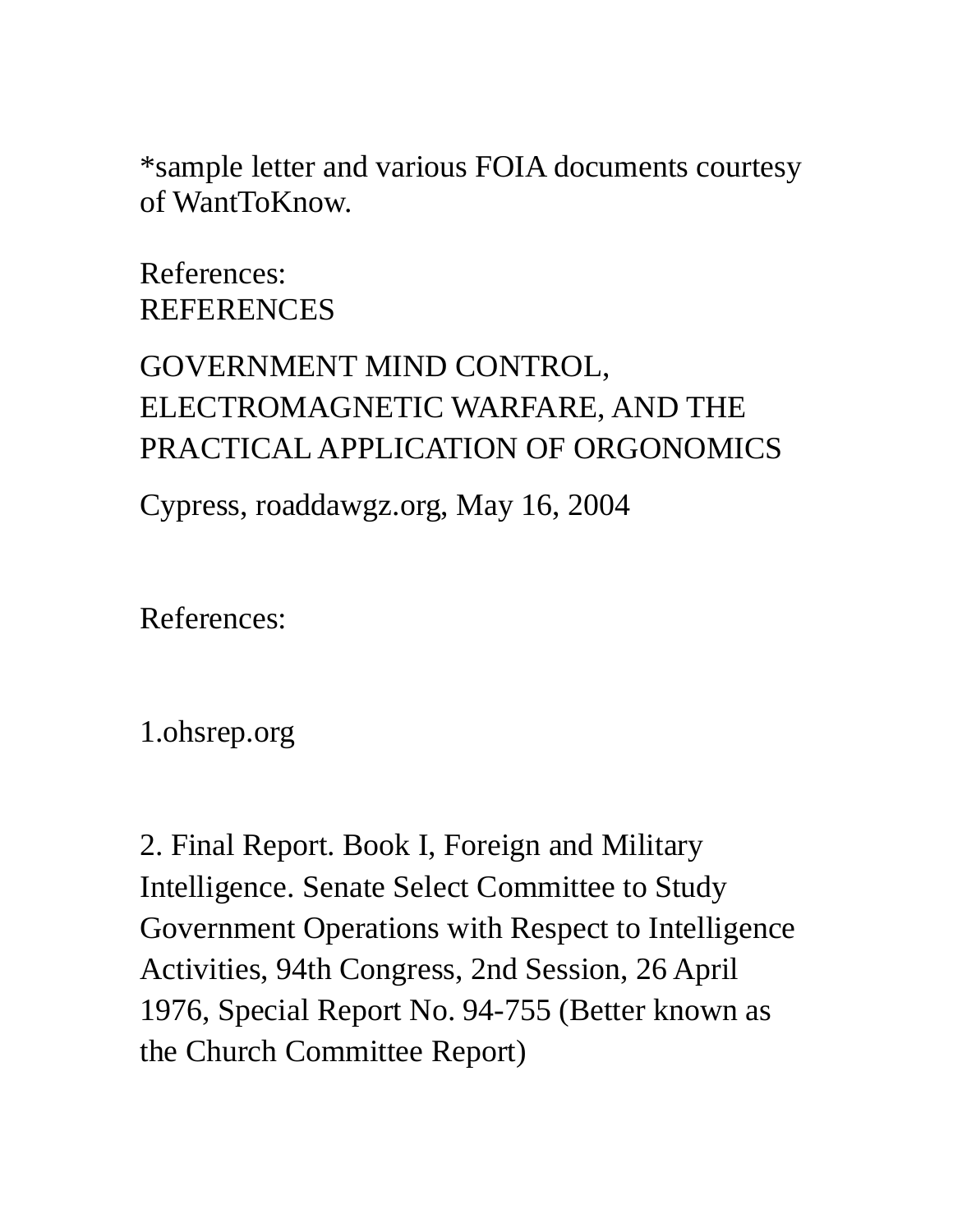3. CIA MORI ID 17748. p. 30. Quote p. 33. This is a CIA document declassified through the FOIA. To order this information, refer to instructions at the end of the article.

4. Weinstein, H. Psychiatry and the CIA: Victims of Mind Control. Washington, DC: American Psychiatric Press, 1990. Thomas, G. Journey in to Madness, The Secret Story of CIA Mind Control and Medical Abuse. New York: Bantam, 1989. Gillmor, D. "I Swear By Apollo, Dr. Ewen Cameron and the CIA Brainwashing Experiments. Montreal: Eden Press, 1987

5. Cameron, D.E. Production of Differential Amnesia as a Factor in the Treatment of Schizophrenia. Comprehensive Psychiatry I, 26-34, 1960. Cameron, D.E., Lohrenz, J.G., & Handcock, K.A. The Depatterning Treatment of Schizophrenia. Comprehensive Psychiatry, 1, 26-34, 1960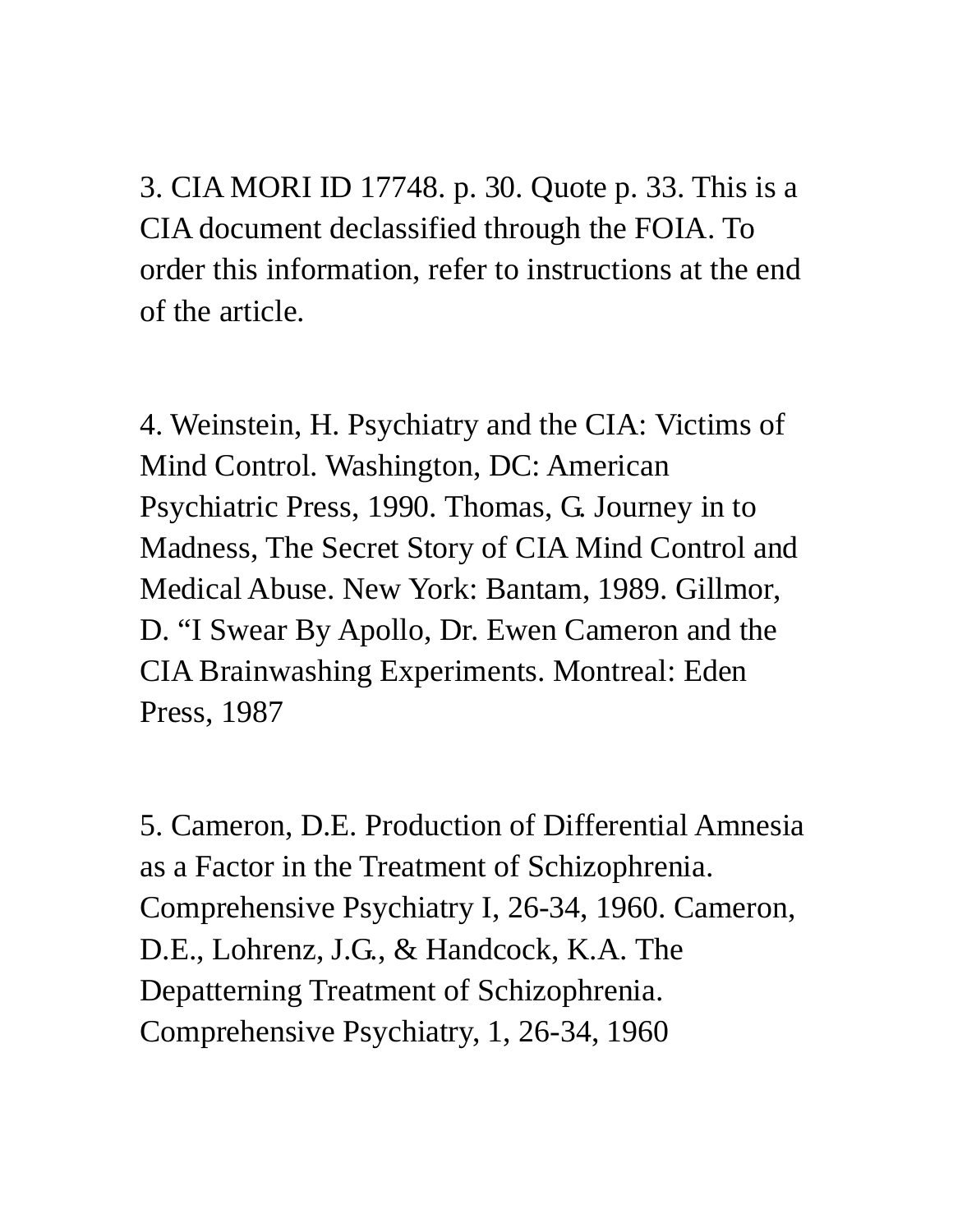6. Mental Health Project Grants awarded to Dr. Cameron by the Department of National Health and Welfare: Project#604-5-11, The Effect of Senescence on Resistance to Stress, \$195,388, 50-57 Project#604-5-13, Research Studies on EEG and Electrophysiology, \$60,353, 50-54 Project#604-5-14, Support for a Behavioral Laboratory \$17,875, 50-54 Project#604-5-432, A Study of Factors Which Promote or Retard Personality Change in Individuals Exposed to Prolonged Repetition of Verbal Signals, \$57,750, 61-64

7. Collins, Anne. In The Sleep Room, The Story of CIA Brainwashing in Canada. Ken Porter Books, 1988

8. Lee, Martin A; Schlain, Bruce, Acid Dreams: The Complete History of LSD: The CIA, the Sixties and Beyond, Grove Press, copyright 1985

9. Tyner, Arlene. Mind-Control Part I: Canadian and U.S. Survivors Seek Justice, PROBE Magazine,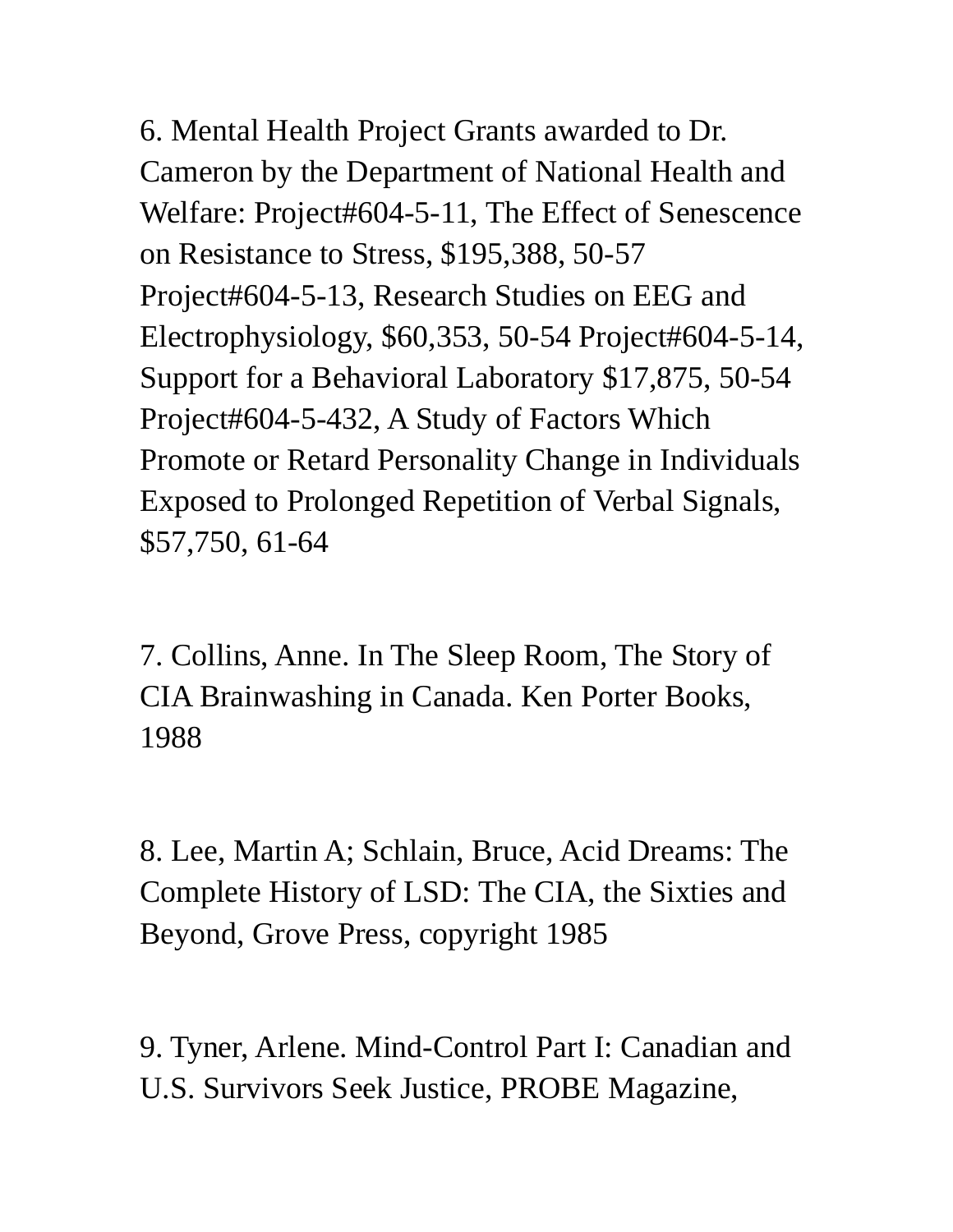March-April 2000

#### 10. ritualabusetorture.org

11. CIA-1978-5421-1 Project MKULTRA, The CIAs Program of Research in Behavioral Modification, Appendix A, pg. 66, Joint Hearing Before the Select Committee on Intelligence and the Subcommittee on Health and Scientific Research of the Committee on Human Resources, United States Senate Ninety-Fifth Congress, First Session, August 3, 1977. Carol Rutz story at wanttoknow

12. For a transcript of an interview with mind control programmer Cisco Wheeler, see ciscowhellerinterview For the story of mind control survivor see trance-formation, also reference Brice Taylor, "Thanks for the Memories: The Memoirs of Bob Hopes and Henry Kissingers Mind-Controlled Sex Slave. This book is reviewed at bricelimitededition or taylorbook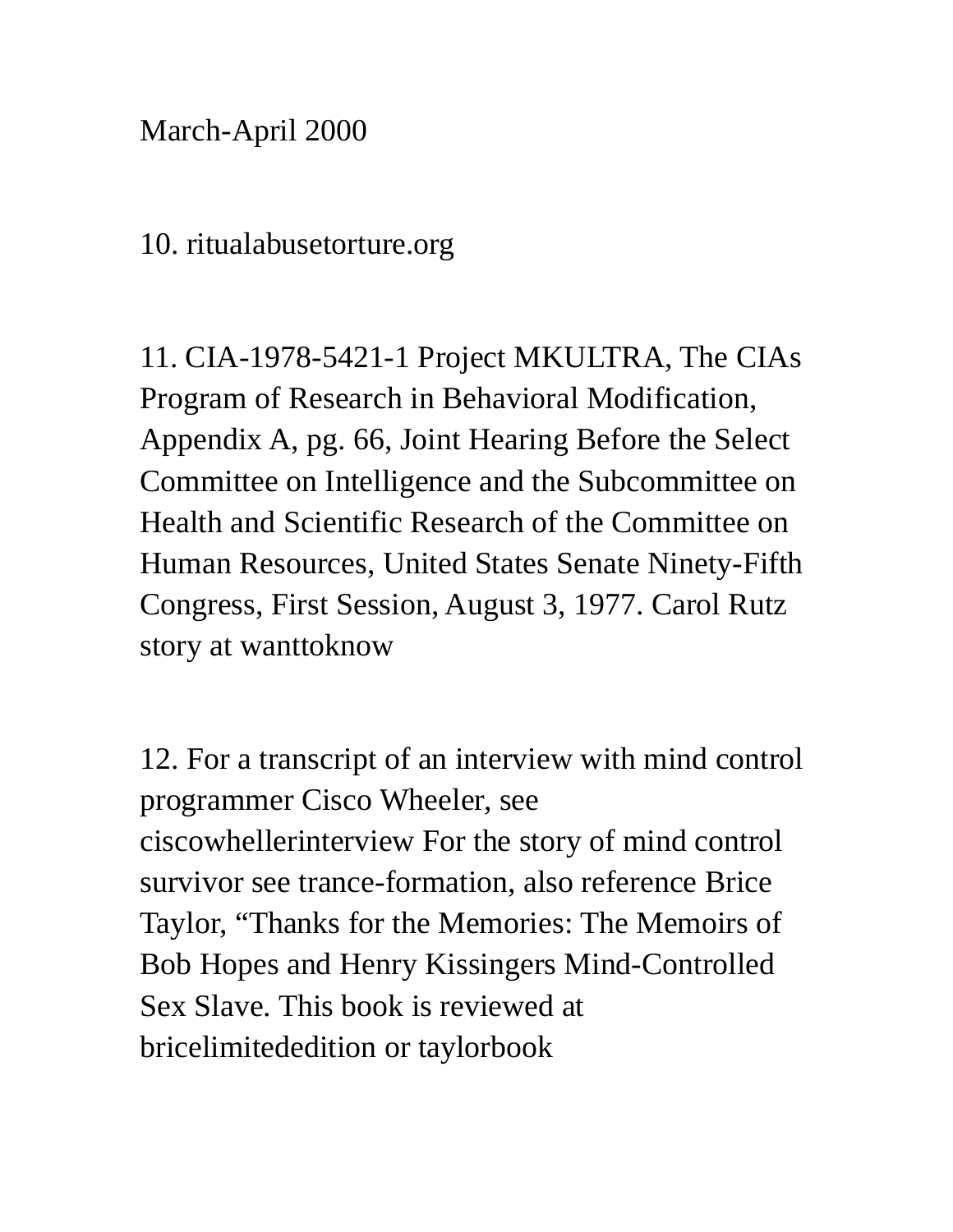## 13. Estabrooks, G.H. Hypnosis Comes Of Age". Science Digest, April, 1971 pp44-50

14. Estabrooks, G.H. Hypnotism. New York. E.M. Dutton, 1943

15. Bluebird-Deliberate Creation of Multiple Personality by Psychiatrists, Colin A. Ross, M.D.

16. This is a declassified CIA document. To order the document, go to foia\_request and follow instructions. CIA MORI ID 17395, p.18. Research, 1961/1962.

17. Delgado, J.M.R. Evaluation of Permanent Implantation of Electrodes Within the Brain. Electroencephalography and Clinical Neurophysiology 7, 637-644, 1995

18. film footage in archive of author Dr. Armen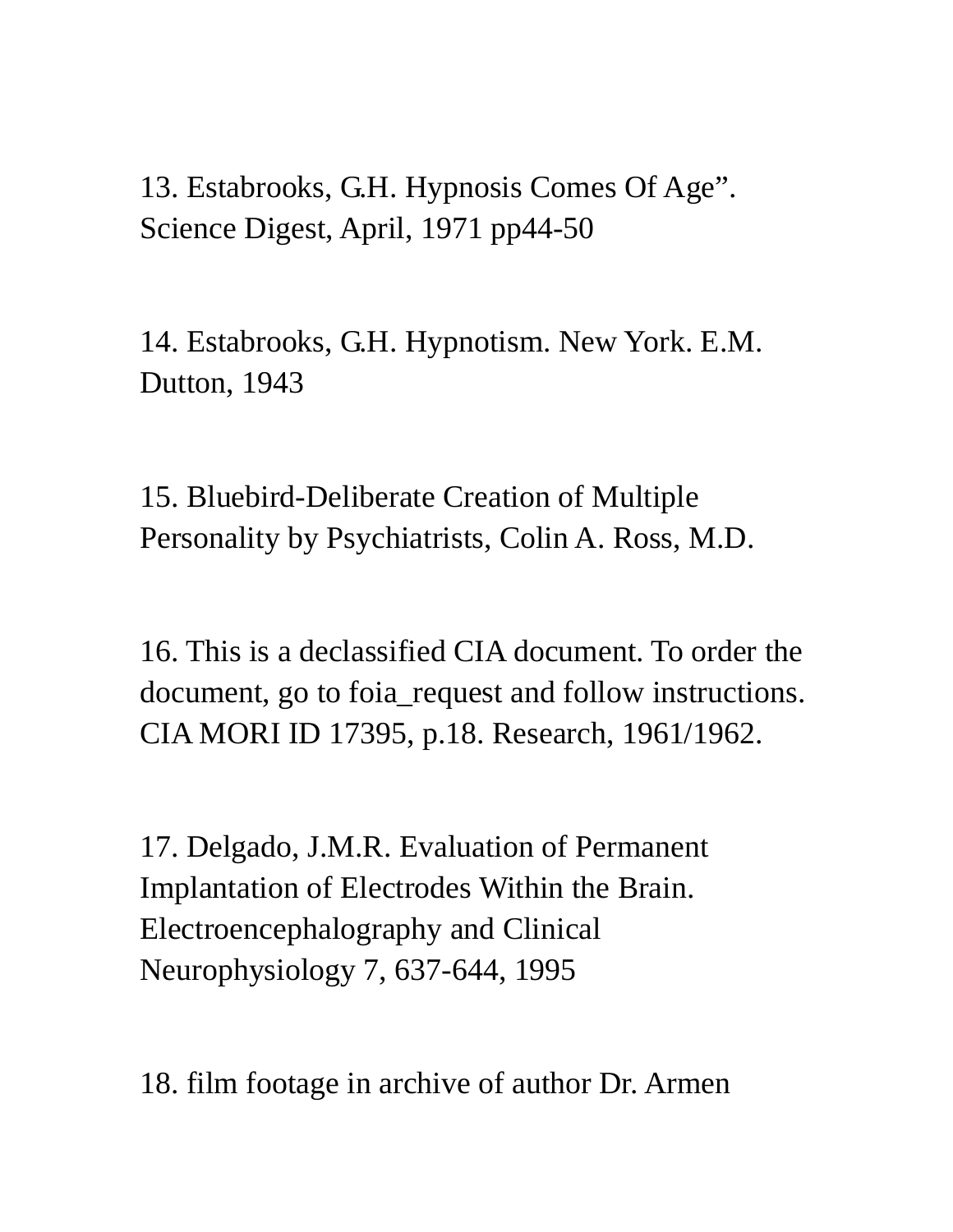Victorian

19. Mark, V.H., Ervin, F.R. Violence and the Brain New York, Harper & Row 1970 20. Delgado, J.M.R. Physical Control of the Mind. New York. Harper & Rowe,1969 21. archives.gov . Also reference Project Paperclip

22. CIA MORI ID 140401 pp. 6,7. This is a declassified CIA document. To order this document go to cia.gov. and follow instructions.

23. Scientific American, April 1994, by Brown, Gruner, Charge and Spin Density Waves

24. mindcontrolforums

25. towerarrays

26. bariumblues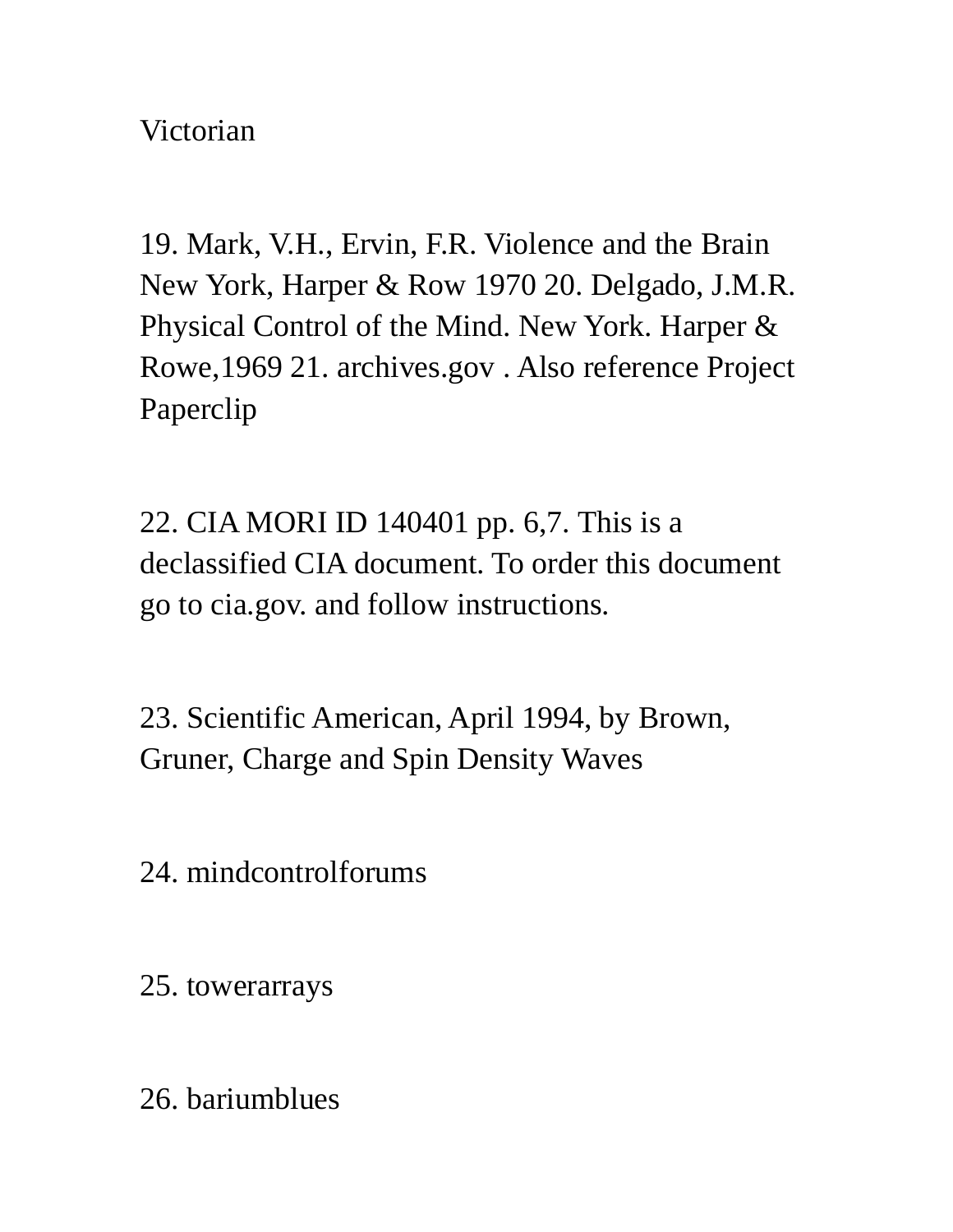27. proboards or apfn.org

28. article from London Daily Telegraph reprinted in the Calgary Herald July 18, 2003

29. datafilter.com, also see On the Possibility of Directly Accessing Every Human Brain By Electromagnetic Induction of Fundamental Algorithms by M.A. Persinger, Laurentian University, published by Perceptual and Motor Skills, June 1995, 80, 791-799 © Perceptual and Motor Skills, ISSN 0031-5125

30. Selected Writings: An Introduction to Orgonomy by Wilhelm Reich, Farrar, Straus and Giroux: New York, 1973

31. Wilhelm Reich: A Personal Biography. Reich, Ilse Olendorf, St. Martins Press: New York, 1969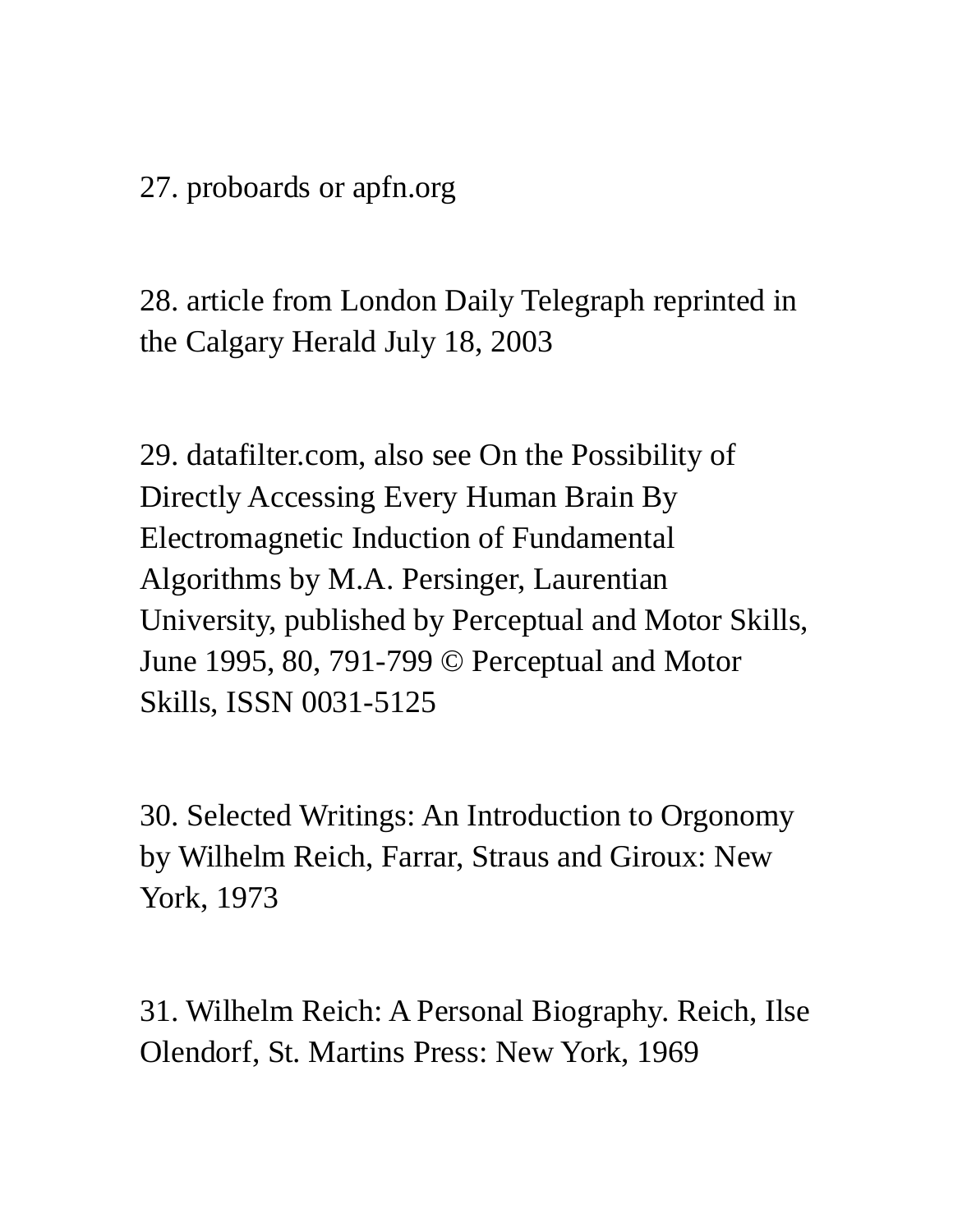32. mcindex

33. Wilhelm Reichs Cancer Biopathy. Robert A. Drew, New York: Free Press, 1980

34. various articles from The American College of Orgonomy, orgonomy.org also orgone accumulator, home page at orgone.org

35. Public Orgonomic Research Exchange, orgone.org

36.orgone.org-usa

37. FBI files on Wilhelm Reich, fbi.gov/reich

38.montaukproject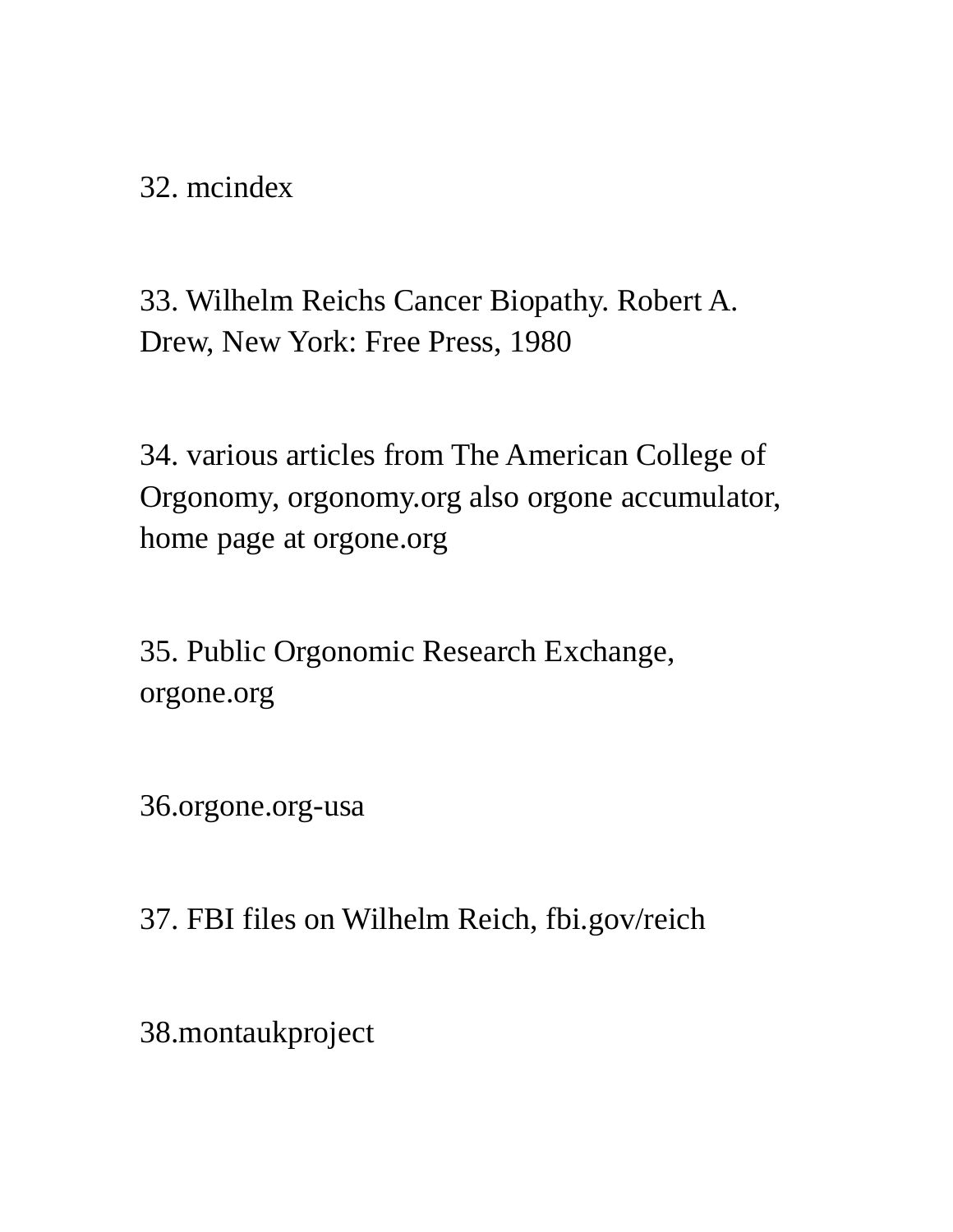39.HAARP official website, haarp

40. The London Times, 23 November 2000

41. Air University of The U.S. Air Force, AF 2025 Final Report, au.af.mil

42. prisonplanet or freedomfiles

43. Secretary of Defense William Cohen at an April 1997 counterterrorism conference sponsored by former Senator Sam Nunn. Quoted from DoD News Briefing, Secretary of Defense William S. Cohen, Q & A at the Conference on Terrorism, Weapons of Mass Destruction, and U.S. Strategy, University of Georgia, Athens, Apr. 28, 1997

44. propagandamatrix

45. phaseiii.org